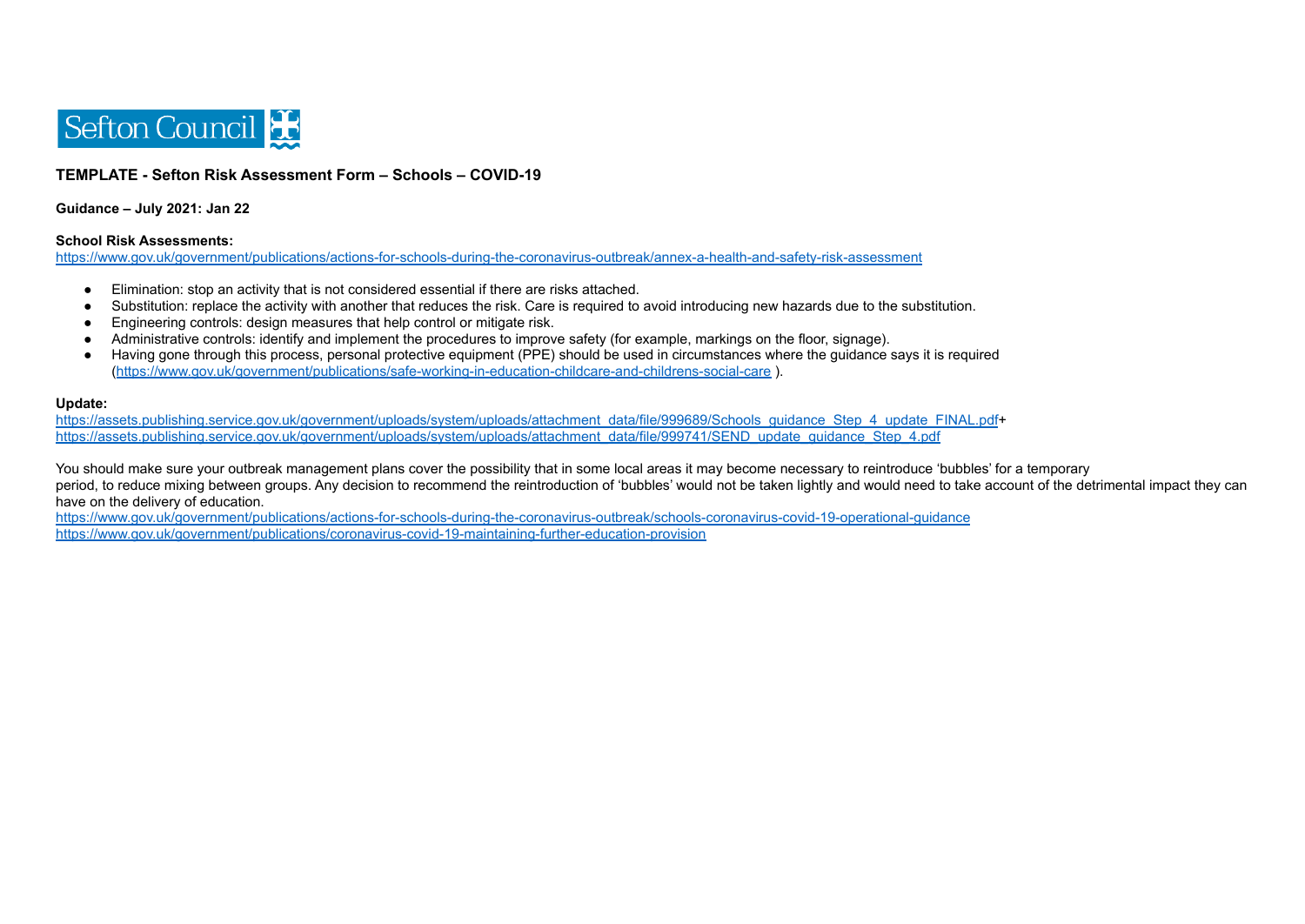| Task / activity | Feb 20th 20 22        | <b>Department</b> |  |
|-----------------|-----------------------|-------------------|--|
| Location        | Presfield High School | Assessor(s)       |  |

| RA Ref | .22 V.F<br>RА<br>. . | <b>Assessment Date</b> |  | <b>Review Date</b> | 20TA<br>aalu |
|--------|----------------------|------------------------|--|--------------------|--------------|
|--------|----------------------|------------------------|--|--------------------|--------------|

| <b>Hazard Description</b>                         | People                                                                                                                                                                                                                          | Harm or loss                                                                                                                                                                                                                                                                                                                                                                                                            | <b>Existing risk control measures</b>                                                                                                                                                                                                                                                                                                                                                                                                                                                                                                                                                                                                                                                                                                                               |    | <b>Risk</b><br>rating |              | <b>Proposed</b><br><b>Action / additional</b> | <b>Action</b><br>Owner | <b>Action</b><br><b>Target</b><br>Date or | <b>Target</b><br>risk<br>rating |              | <b>Status</b> |
|---------------------------------------------------|---------------------------------------------------------------------------------------------------------------------------------------------------------------------------------------------------------------------------------|-------------------------------------------------------------------------------------------------------------------------------------------------------------------------------------------------------------------------------------------------------------------------------------------------------------------------------------------------------------------------------------------------------------------------|---------------------------------------------------------------------------------------------------------------------------------------------------------------------------------------------------------------------------------------------------------------------------------------------------------------------------------------------------------------------------------------------------------------------------------------------------------------------------------------------------------------------------------------------------------------------------------------------------------------------------------------------------------------------------------------------------------------------------------------------------------------------|----|-----------------------|--------------|-----------------------------------------------|------------------------|-------------------------------------------|---------------------------------|--------------|---------------|
|                                                   |                                                                                                                                                                                                                                 |                                                                                                                                                                                                                                                                                                                                                                                                                         |                                                                                                                                                                                                                                                                                                                                                                                                                                                                                                                                                                                                                                                                                                                                                                     | L. | $\mathbf{C}$          | $\mathsf{R}$ | controls (if any)                             |                        | frequency<br>if ongoing                   | $\mathbf C$                     | $\mathsf{R}$ |               |
| The premises                                      |                                                                                                                                                                                                                                 |                                                                                                                                                                                                                                                                                                                                                                                                                         |                                                                                                                                                                                                                                                                                                                                                                                                                                                                                                                                                                                                                                                                                                                                                                     |    |                       |              |                                               |                        |                                           |                                 |              |               |
| Working in<br>poorly<br>maintained<br>environment | Staff, pupils,<br>parents and<br>carers, staff<br>from LA,<br>NHS and<br>other<br>partnership<br>orgs,<br>contractors.<br>suppliers,<br>public.<br>Clinically<br>extremely<br>vulnerable<br>and other<br>vulnerable<br>persons. | Injury, ill health,<br>fatality, or other<br>loss such as<br>property<br>damage due to<br>exposure to<br>chemicals,<br>products<br>containing<br>chemicals,<br>fumes, dusts,<br>vapours, mists,<br>gases,<br>asphyxiating<br>gases and<br>biological<br>agents.<br>III health.<br>fatality due to<br>potential of<br>legionella<br>bacteria<br>(legionnaires<br>disease),<br>asbestos<br>release, etc<br>working in the | Copies of building insurance, and<br>COVID-Secure Risk assessments are<br>available. COVID-Secure school risk<br>assessment is published on the School<br>website risk assessment.<br>Statutory and mandatory compliance<br>inspections, testing and maintenance is<br>carried out.<br>Fire risk assessment, fire<br>protection and prevention<br>measures. Fire extinguishers<br>are checked for a record of<br>regular maintenance,<br>Gas certs.<br>Water management<br>(Legionnaires)<br>Fixed wiring certs and portable<br>appliance arrangements,<br>Ventilation (mechanical and<br>natural).<br>Kitchen equipment (full clean<br>cycles), where relevant,<br>Additional information is reviewed where<br>appropriate, including:<br>Calibration of equipment |    |                       |              |                                               | <b>DW</b>              |                                           |                                 |              |               |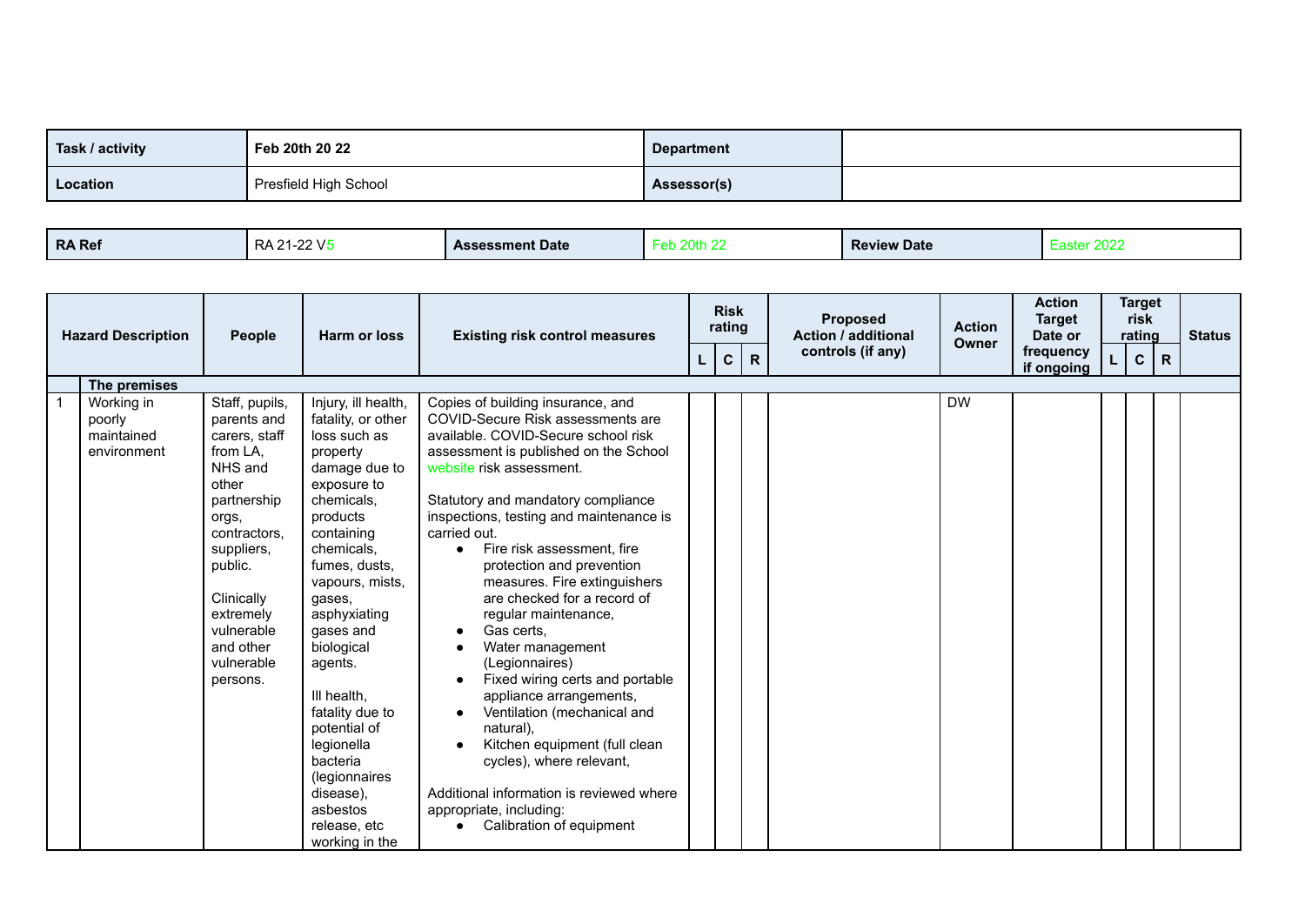|                                                                                                                                   |                                                                                                                                                                                                                                 | presence of a<br>poorly<br>maintained<br>environment.<br>III health or<br>fatality due to<br>inhalation of<br>smoke and<br>fumes or<br>property<br>damage.                                                                                                      | Lifts and lifting equipment<br>(including roller shutter doors<br>and flag poles),<br>Panic alarms,<br>Asbestos disturbance or<br>deterioration.<br>Pest control.<br>Fire risk assessment and other<br>information has been amended to<br>reflect:<br>$\bullet$<br>capacity,<br>changes to normal access,<br>egress and travel routes<br>through premises,<br>increased levels of cleaning<br>substances and sanitiser<br>(highly flam substances),<br>Changes at reception areas or<br>entrances.<br>Where final exit doors have<br>additional security<br>arrangements in place to<br>control access / egress.                                                                            |  |                                                                                                                                                                                                                                                                                                                                                                                                                                                                                                             |  |  |  |
|-----------------------------------------------------------------------------------------------------------------------------------|---------------------------------------------------------------------------------------------------------------------------------------------------------------------------------------------------------------------------------|-----------------------------------------------------------------------------------------------------------------------------------------------------------------------------------------------------------------------------------------------------------------|---------------------------------------------------------------------------------------------------------------------------------------------------------------------------------------------------------------------------------------------------------------------------------------------------------------------------------------------------------------------------------------------------------------------------------------------------------------------------------------------------------------------------------------------------------------------------------------------------------------------------------------------------------------------------------------------|--|-------------------------------------------------------------------------------------------------------------------------------------------------------------------------------------------------------------------------------------------------------------------------------------------------------------------------------------------------------------------------------------------------------------------------------------------------------------------------------------------------------------|--|--|--|
| $\overline{2}$<br>Transmission of<br>Coronavirus<br>throughout the<br>school setting.<br>Falls from<br>height.<br>Traps and nips. | Staff, pupils,<br>parents and<br>carers, staff<br>from LA,<br>NHS and<br>other<br>partnership<br>orgs,<br>contractors,<br>suppliers,<br>public.<br>Clinically<br>extremely<br>vulnerable<br>and other<br>vulnerable<br>persons. | III health or<br>fatality due to<br>exposure to<br>COVID-19 from<br>airborne<br>contamination.<br>Anxiety due to<br>fear of<br>exposure or<br>changes to<br>procedures and<br>behaviours.<br>Serious or<br>fatally injury<br>due to falls from<br>open windows. | Occupied spaces are well ventilated.<br>Poorly ventilated areas and changes to<br>ventilation such as school events in<br>crowded spaces are identified e.g.<br>school plays with parents and guests.<br>Natural ventilation is maintained where<br>possible, whilst ensuring a comfortable<br>working, teaching and learning<br>environment.<br>Where windows are open, additional<br>risks are assessed such as falls from<br>height and restrictors and other<br>measures are in place to address the<br>risks.<br>Mechanical ventilation is used to support<br>natural ventilation. It is adjusted to<br>increase the ventilation rate wherever<br>possible and checked to confirm that |  | Where C02 monitors<br>and other occupational<br>hygiene or health<br>monitoring is in place,<br>staff must be competent<br>to use the equipment<br>and analyse the data.<br>Monitors must be<br>appropriately installed,<br>sited and calibrated as<br>per the manufacturer's<br>instructions.<br>(NB: DfE is working with<br>the Scientific Advisory<br><b>Group for Emergencies</b><br>(SAGE) and NHS<br>England on a pilot<br>project to measure CO2<br>levels in classrooms and<br>exploring options to |  |  |  |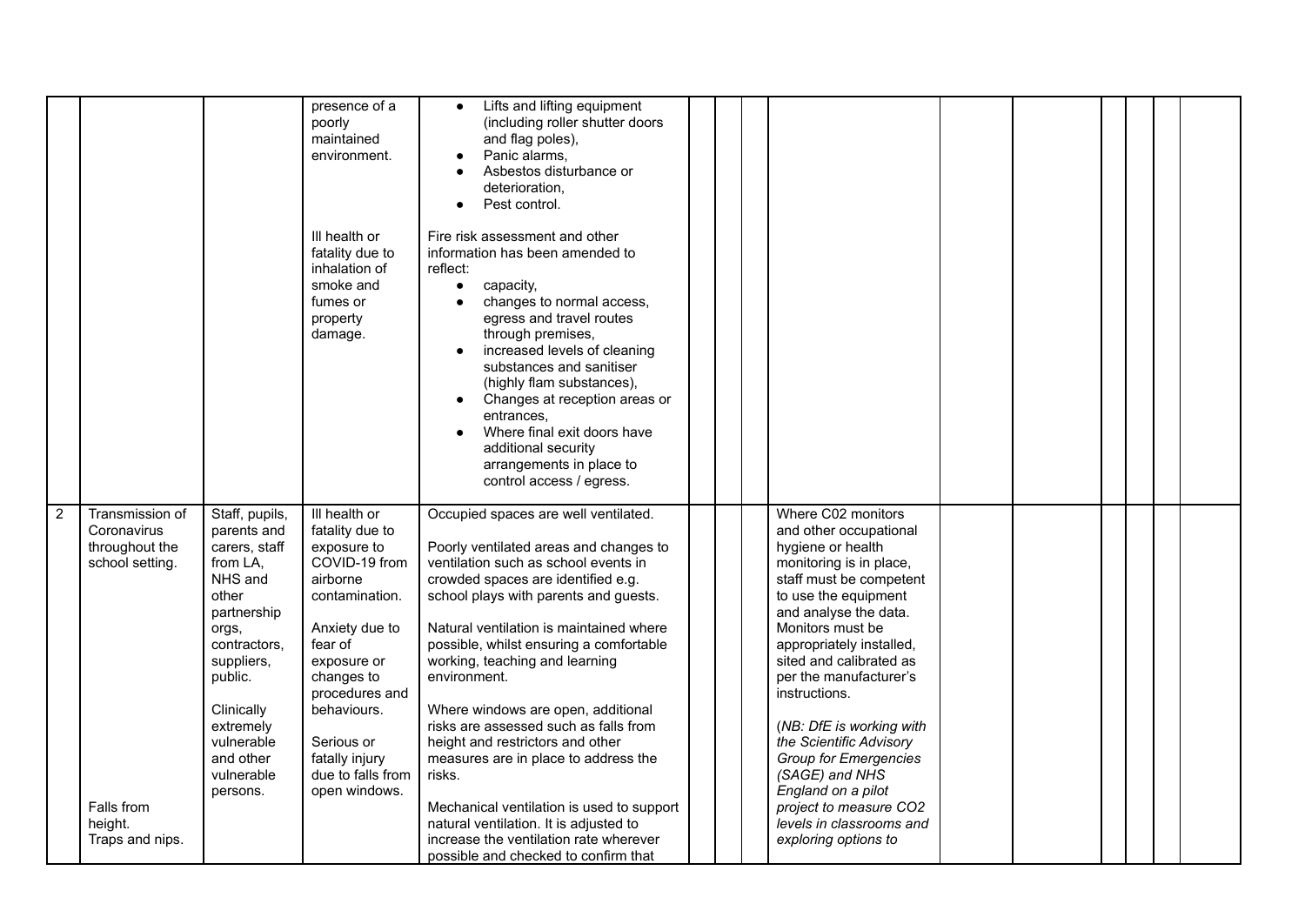|              |                                                   |                                                                                                                                                                                                                                 |                                                                                                                                                                                                                                                   | normal operation meets current<br>guidance and that only fresh outside air<br>is circulated.<br>If possible, systems are adjusted to full<br>fresh air or, if this is not possible, then<br>systems are operated as normal as long<br>as they are within a single room and<br>supplemented by an outdoor air supply.<br>A planned maintenance programme is in<br>place for all mechanical ventilation<br>systems, in accordance with the<br>manufacturers' recommendations.<br>https://www.cibse.org/coronavirus-covid-<br>19                                                                                                                                                                                                                                                                                                                                                                           |  | help improve ventilation<br>in settings where<br>needed.)<br>Masks may be worn in<br>communal areas by staff<br>Students can wear<br>masks in class if they<br>wish<br>After Feb half term- all<br>staff and students who<br>undertake a lateral flow<br>testing have one at the<br>start of term |  |  |  |
|--------------|---------------------------------------------------|---------------------------------------------------------------------------------------------------------------------------------------------------------------------------------------------------------------------------------|---------------------------------------------------------------------------------------------------------------------------------------------------------------------------------------------------------------------------------------------------|---------------------------------------------------------------------------------------------------------------------------------------------------------------------------------------------------------------------------------------------------------------------------------------------------------------------------------------------------------------------------------------------------------------------------------------------------------------------------------------------------------------------------------------------------------------------------------------------------------------------------------------------------------------------------------------------------------------------------------------------------------------------------------------------------------------------------------------------------------------------------------------------------------|--|---------------------------------------------------------------------------------------------------------------------------------------------------------------------------------------------------------------------------------------------------------------------------------------------------|--|--|--|
| $\mathbf{3}$ | Exposure to<br>hazardous<br>substances<br>(CoSHH) | Staff, pupils,<br>parents and<br>carers, staff<br>from LA.<br>NHS and<br>other<br>partnership<br>orgs,<br>contractors,<br>suppliers,<br>public.<br>Clinically<br>extremely<br>vulnerable<br>and other<br>vulnerable<br>persons. | III health or<br>fatality due to<br>exposure to<br>COVID-19 and<br>other<br>hazardous<br>substances<br>(absorption,<br>inhalation,<br>ingestion, etc).<br>Anxiety due to<br>fear of<br>exposure or<br>changes to<br>procedures and<br>behaviours. | A cleaning programme is in place, with<br>additional arrangements in the event of a<br>suspected or confirmed case of<br>COVID-19.<br>This is regular cleaning of areas and<br>equipment (for example, at least twice<br>per day), with a particular focus on<br>frequently touched surfaces.<br>There is a careful and informed choice of<br>substances to be used.<br>Non-hazardous substances are used<br>where possible.<br>Datasheets are available to produce<br>CoSHH assessments.<br>CoSHH assessments are available and<br>accessible to staff.<br>Training is in place for use of substance<br>and for donning / doffing, use,<br>maintenance and disposal of PPE<br>(Personal Protective Equipment<br>Regulations).<br>PPE is in place for staff who are<br>exposed to hazardous substances and<br>where there is a requirement under the<br>Control of Substances Hazardous to<br>LoHealth. |  | Day time cleaner in<br>place.<br>Misting occurs where<br>schools have<br>transported or placed a<br>positive case in the<br>house awaiting picking<br>up.                                                                                                                                         |  |  |  |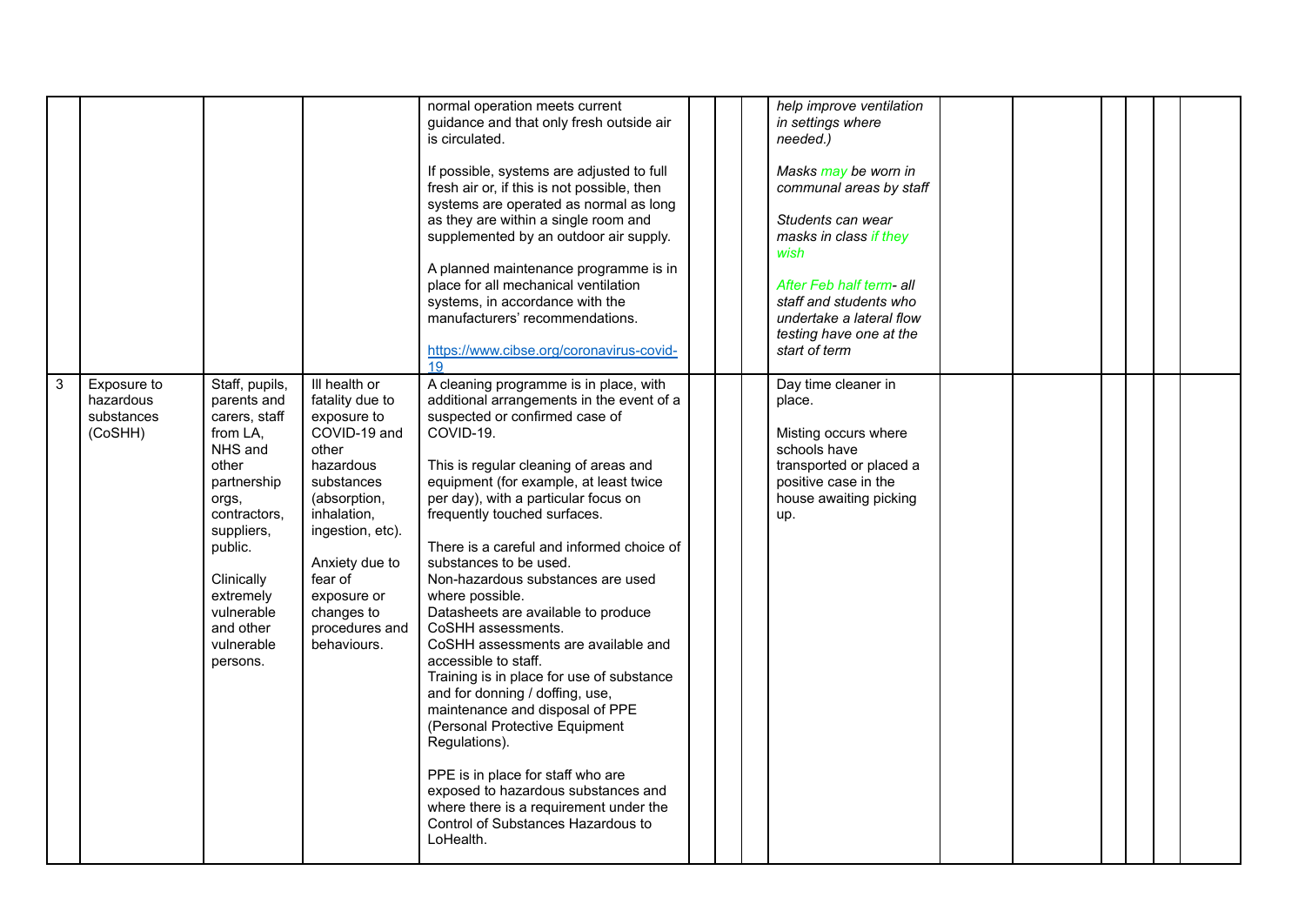|                |                                                      |                                                                                                                                                                                                                                 |                                                                           | The risk of exposure to biological agents<br>and viruses and controls measures<br>(hierarchy of controls) are monitored to<br>limit risk of transmission.                                                                                                                                                                                                                                                                                                                                                                                                                                                                                     |  |                                                                                                                                                                                                                                                                                                                                                                           |  |  |  |
|----------------|------------------------------------------------------|---------------------------------------------------------------------------------------------------------------------------------------------------------------------------------------------------------------------------------|---------------------------------------------------------------------------|-----------------------------------------------------------------------------------------------------------------------------------------------------------------------------------------------------------------------------------------------------------------------------------------------------------------------------------------------------------------------------------------------------------------------------------------------------------------------------------------------------------------------------------------------------------------------------------------------------------------------------------------------|--|---------------------------------------------------------------------------------------------------------------------------------------------------------------------------------------------------------------------------------------------------------------------------------------------------------------------------------------------------------------------------|--|--|--|
|                | Cleaning<br>throughout the<br>day                    | Pupils/Staff                                                                                                                                                                                                                    | Spread of<br>infection<br>Exposure to<br>harmful bacteria<br>and viruses. | Employ on site cleaner (10am to 2pm) to<br>clean and disinfect frequently touched<br>objects and surfaces (e.g. door handles,<br>keyboards, monitors, ipads, balls,<br>resources etc.) This includes the school<br>house.<br>Toilets to be cleaned regularly<br>throughout the day, after break and at<br>lunch time. The cleaners will clean all<br>toilets between 3-5:30pm. Cleaning<br>resources will be available in the toilets<br>and staff will be encouraged to wipe<br>them down before and after use to<br>encourage good hygiene habits and<br>safety.<br>Soft or cuddly toys should not be shared<br>between pupils or students. |  | Staff staying behind at<br>school for PPA purposes<br>must inform cleaners to<br>avoid overcrowding.<br>Bins can be placed<br>outside of the<br>classroom. Staff can<br>wipe down desks if they<br>prefer that the cleaners<br>do not enter the class<br>when they are working.<br>School car and buses<br>misted if used to<br>transport a potential<br>infected student |  |  |  |
| $\overline{4}$ | Incorrect or<br>inefficient waste<br>stream in place | Staff, pupils,<br>parents and<br>carers, staff<br>from LA,<br>NHS and<br>other<br>partnership<br>orgs,<br>contractors,<br>suppliers,<br>public.<br>Clinically<br>extremely<br>vulnerable<br>and other<br>vulnerable<br>persons. | Ill health or<br>fatality due to<br>exposure to<br>contaminated<br>waste. | Waste is contained in lidded bins.<br>Arrangements are in place to storage<br>waste for up to 72hrs, where it is<br>believed to be contaminated.<br>Staff are briefed on the donning, doffing<br>and disposal of PPE, hand and<br>respiratory hygiene.                                                                                                                                                                                                                                                                                                                                                                                        |  |                                                                                                                                                                                                                                                                                                                                                                           |  |  |  |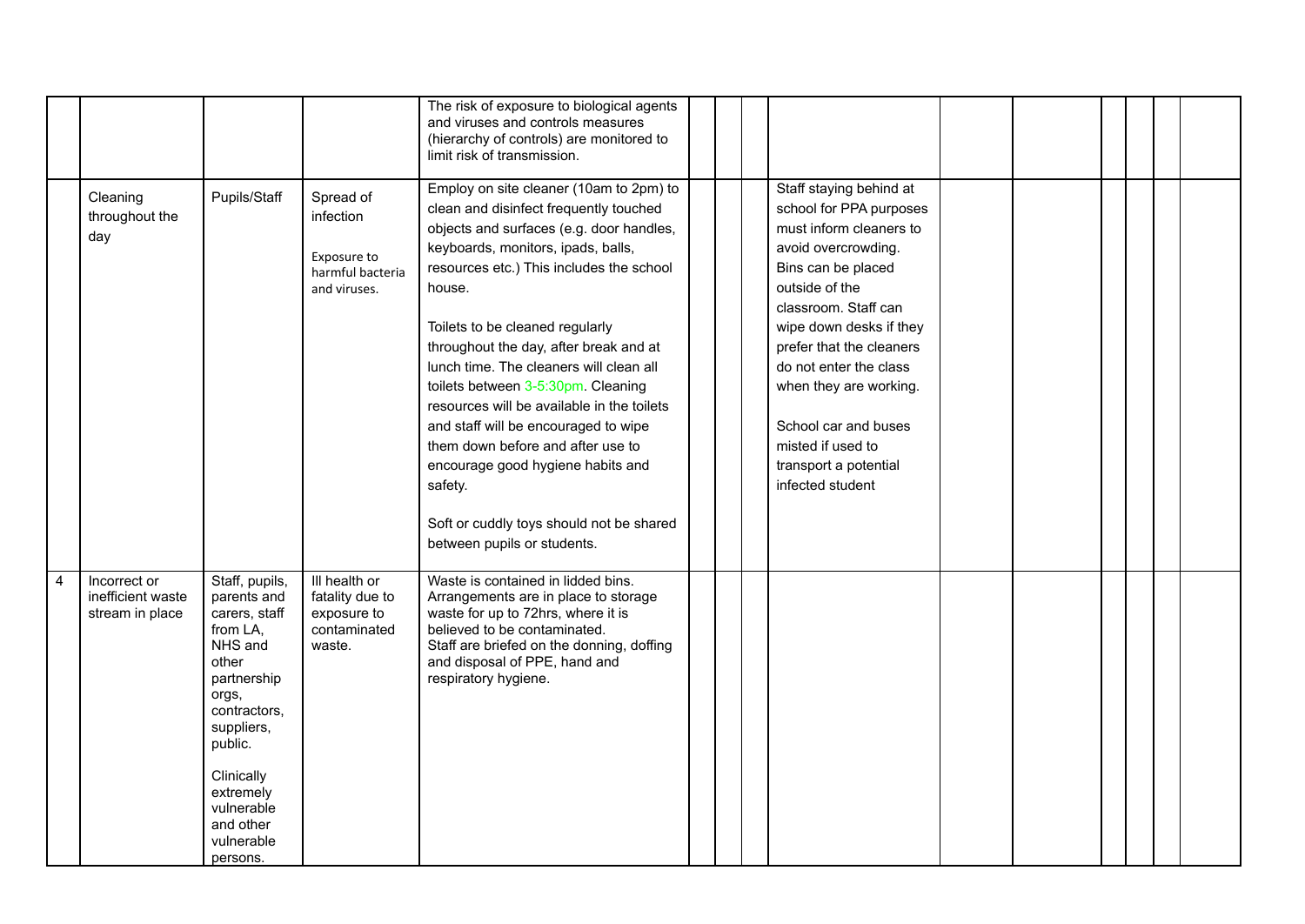| $5\phantom{.0}$ | Collapse from                    | Staff, pupils, | Serious injury   | Where testing booths are installed -      |                             |  |  |  |
|-----------------|----------------------------------|----------------|------------------|-------------------------------------------|-----------------------------|--|--|--|
|                 | unstable                         | parents and    | from collapse of | Booths and screens have been safely       |                             |  |  |  |
|                 | structures.                      | carers, staff  | booth or falls   | erected, following manufacturers /        |                             |  |  |  |
|                 |                                  |                |                  |                                           |                             |  |  |  |
|                 | Falls from height                | from LA,       | from step        | supplier's instructions.                  |                             |  |  |  |
|                 |                                  | NHS and        | ladders          | They are positioned and maintained by     |                             |  |  |  |
|                 |                                  | other          | Cuts.            | competent staff in accordance with        |                             |  |  |  |
|                 |                                  | partnership    | contusions from  | instructions and using specified tools    |                             |  |  |  |
|                 |                                  | orgs,          | work equipment   | and equipment. Additional PPE is used     |                             |  |  |  |
|                 |                                  | contractors,   | or unstable      | where required, such as safety gloves     |                             |  |  |  |
|                 |                                  | suppliers,     | parts of booth.  | and eye protection.                       |                             |  |  |  |
|                 |                                  | public.        |                  | Condition inspection checks are carried   |                             |  |  |  |
|                 |                                  |                |                  | out throughout the day. Defects are       |                             |  |  |  |
|                 |                                  | Clinically     |                  | repaired immediately or booth taken out   |                             |  |  |  |
|                 |                                  | extremely      |                  | service.                                  |                             |  |  |  |
|                 |                                  | vulnerable     |                  | Work at height equipment is fit for       |                             |  |  |  |
|                 |                                  | and other      |                  | purpose and used by competent persons     |                             |  |  |  |
|                 |                                  | vulnerable     |                  | and in the correct manner.                |                             |  |  |  |
|                 |                                  | persons.       |                  | A further risk assessment and ladder      |                             |  |  |  |
|                 |                                  |                |                  | inspections are in place.                 |                             |  |  |  |
|                 |                                  |                |                  |                                           |                             |  |  |  |
|                 | <b>Attending School Premises</b> |                |                  |                                           |                             |  |  |  |
| 6               | Transmission of                  | Staff, pupils, | III health or    | Risk assessments and communications       | Contact details taken at    |  |  |  |
|                 | Coronavirus                      | parents and    | fatality due to  | are in place to inform everyone of site   | reception.                  |  |  |  |
|                 | within the school                | carers, staff  | exposure to      | rules, control measures and behavioural   |                             |  |  |  |
|                 |                                  | from LA,       | COVID-19.        | expectations of anyone attending the      | <b>Internal Site visits</b> |  |  |  |
|                 | setting or<br>travelling to or   | NHS and        |                  |                                           | discouraged during          |  |  |  |
|                 | from the setting.                |                |                  | site.                                     | working hours               |  |  |  |
|                 |                                  | other          | Anxiety due to   |                                           |                             |  |  |  |
|                 |                                  | partnership    | fear of          | Key contractors and partners based at     |                             |  |  |  |
|                 |                                  | orgs,          | exposure or      | school or who visit school are informed   | Students or staff           |  |  |  |
|                 |                                  | contractors,   | changes to       | and updated on the school's control       | displaying symptoms will    |  |  |  |
|                 |                                  | suppliers,     | procedures and   | measures and ways of working.             | be asked to undertake a     |  |  |  |
|                 |                                  | public.        | behaviours.      |                                           | PCR test or isolate as      |  |  |  |
|                 |                                  |                |                  | No-one will attend if they are displaying | per details contained in    |  |  |  |
|                 |                                  | Clinically     |                  | symptoms of COVID-19.                     | this risk assessment.       |  |  |  |
|                 |                                  | extremely      |                  |                                           |                             |  |  |  |
|                 |                                  | vulnerable     |                  | They will be sent home and will be        | Students and staff who      |  |  |  |
|                 |                                  | and other      |                  | required to self-isolate. Testing         | are vaccinated and          |  |  |  |
|                 |                                  | vulnerable     |                  | arrangements will be made.                | identified as a close       |  |  |  |
|                 |                                  | persons.       |                  |                                           | contact can continue to     |  |  |  |
|                 |                                  |                |                  | Where a parent or carer insists on a      | attend school as long as    |  |  |  |
|                 |                                  |                |                  | symptomatic pupil attending school, the   | they take a daily lateral   |  |  |  |
|                 |                                  |                |                  | school can refuse the pupil if, in their  | flow test which is          |  |  |  |
|                 |                                  |                |                  | reasonable judgement, it is necessary to  | negative for 7 days.        |  |  |  |
|                 |                                  |                |                  | protect other pupils and staff from       |                             |  |  |  |
|                 |                                  |                |                  | possible infection with                   | Students and staff who      |  |  |  |
|                 |                                  |                |                  |                                           | live with someone who       |  |  |  |
|                 |                                  |                |                  |                                           | has tested positive and     |  |  |  |
|                 |                                  |                |                  |                                           |                             |  |  |  |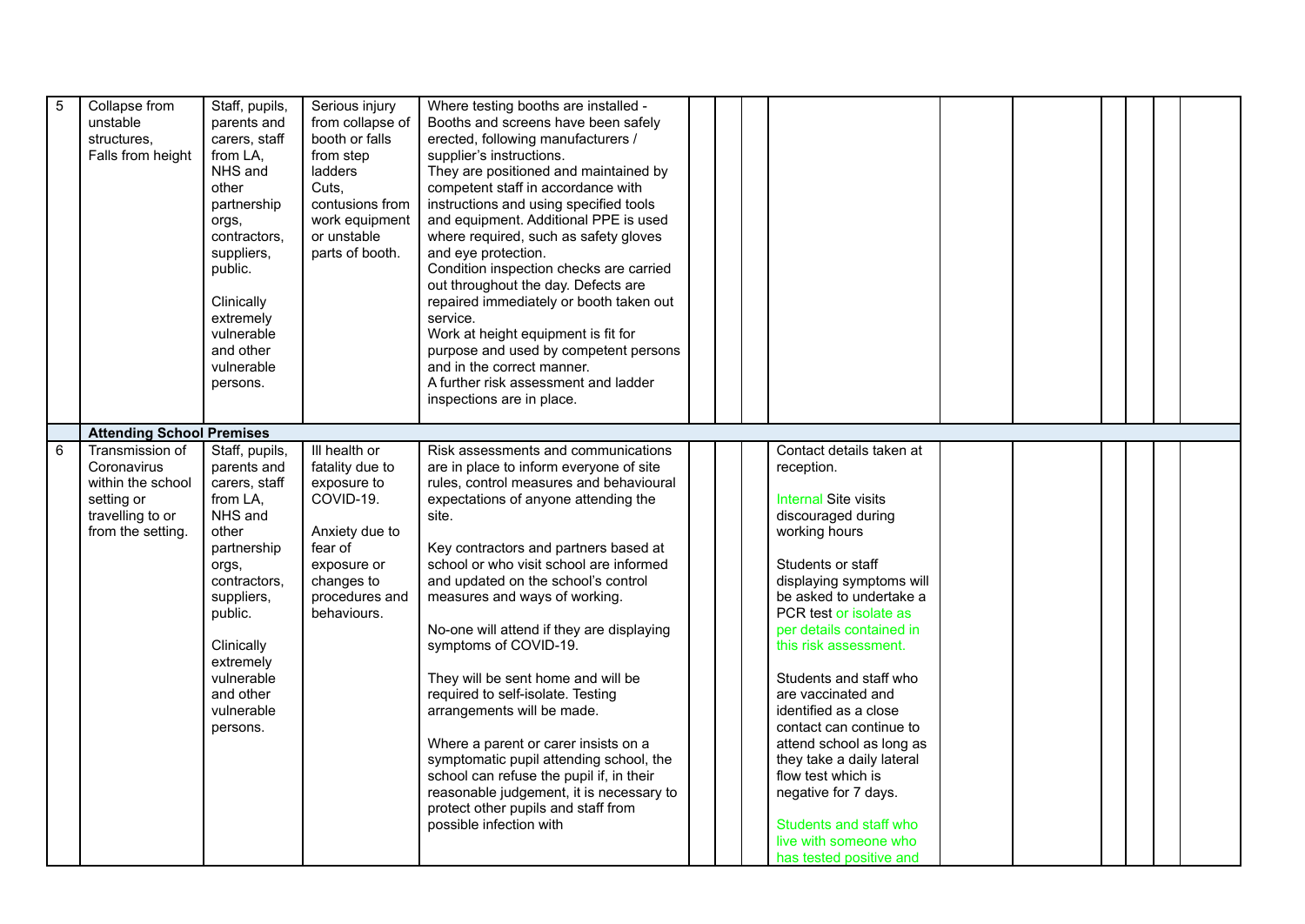|   |                                                       |                                                                                                                                                                                                                                 |                                                                                                                                                         | COVID-19. Decisions would be carefully<br>considered in light of all the<br>circumstances and public health advice.<br>Attendance - Coding is in place for<br>recording absences due to COVID-19.                                                                                                                                                                                                                                                                                                                                  |  | have been vaccinated<br>can continue to attend<br>school as long as they<br>take a daily lateral flow<br>test which is negative for<br>7 days.    |  |  |  |
|---|-------------------------------------------------------|---------------------------------------------------------------------------------------------------------------------------------------------------------------------------------------------------------------------------------|---------------------------------------------------------------------------------------------------------------------------------------------------------|------------------------------------------------------------------------------------------------------------------------------------------------------------------------------------------------------------------------------------------------------------------------------------------------------------------------------------------------------------------------------------------------------------------------------------------------------------------------------------------------------------------------------------|--|---------------------------------------------------------------------------------------------------------------------------------------------------|--|--|--|
|   | Transmission<br>due to poor hand<br>hygiene           | Staff, pupils,<br>parents and<br>carers, staff<br>from LA,<br>NHS and<br>other<br>partnership<br>orgs,<br>contractors,<br>suppliers,<br>public.<br>Clinically<br>extremely<br>vulnerable<br>and other<br>vulnerable<br>persons. | III health or<br>fatality due to<br>exposure to<br>COVID-19.<br>Anxiety due to<br>fear of<br>exposure or<br>changes to<br>procedures and<br>behaviours. | Good hand hygiene is maintained.<br>Reminders and monitoring is in place to<br>support safety behaviours.<br>Campaigns, safety information, signage<br>(Safety signs and signals regs) and<br>resources (https://e-bug.eu/) are in place<br>to manage good hand hygiene<br>behaviours, ensuring everyone<br>continues clean their hands regularly,<br>with soap and water or hand sanitiser.                                                                                                                                       |  | Students encouraged by<br>staff to follow hygiene<br>guidance.<br>Hand sanitiser remain in<br>place in classrooms and<br>external door dispensers |  |  |  |
| 8 | Transmission<br>due to poor<br>respiratory<br>hygiene | Staff, pupils,<br>parents and<br>carers, staff<br>from LA,<br>NHS and<br>other<br>partnership<br>orgs,<br>contractors,<br>suppliers,<br>public.<br>Clinically<br>extremely<br>vulnerable<br>and other<br>vulnerable<br>persons. | III health or<br>fatality due to<br>exposure to<br>COVID-19.<br>Anxiety due to<br>fear of<br>exposure or<br>changes to<br>procedures and<br>behaviours. | Respiratory hygiene is maintained.<br>Reminders and monitoring is in place to<br>support safety behaviours.<br>Campaigns, safety information, signage<br>(Safety signs and signals regs) and<br>resources (https://e-bug.eu/) are in place<br>to manage good respiratory hygiene<br>behaviours.<br>The 'catch it, bin it, kill it' approach<br>continues to be communicated and<br>monitored.<br>Lidded pedal bins are situated<br>throughout the premises.<br>An area is available for holding<br>potentially contaminated waste. |  |                                                                                                                                                   |  |  |  |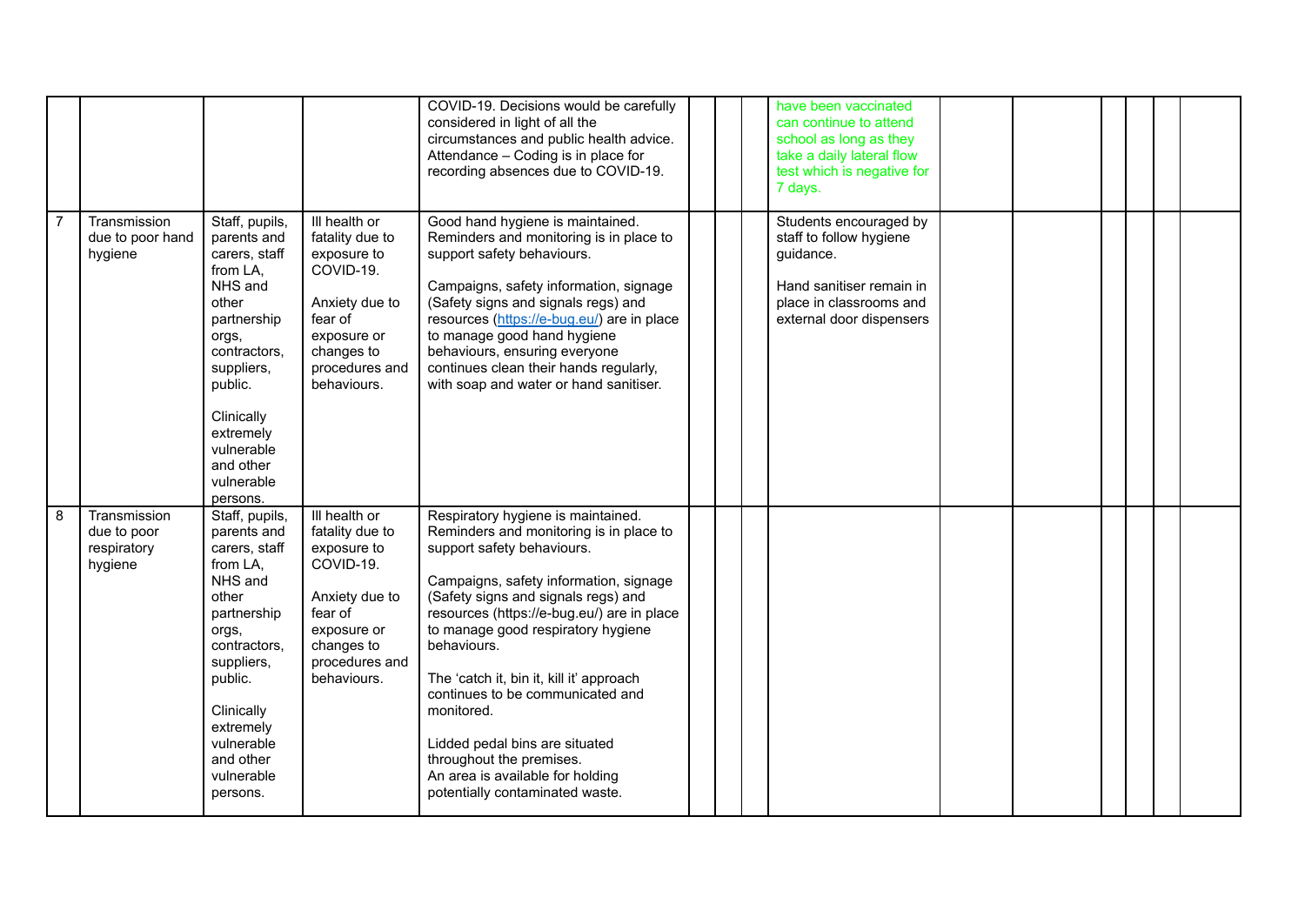| 9 | Transmission      | Staff, pupils,          | III health or             | Public health advice on testing,       |  | Individuals are not         |  |  |  |
|---|-------------------|-------------------------|---------------------------|----------------------------------------|--|-----------------------------|--|--|--|
|   | from              | parents and             | fatality due to           | self-isolation and managing confirmed  |  | required to self-isolate if |  |  |  |
|   | asymptomatic      | carers, staff           | exposure to               | cases of COVID-19 is available.        |  | they live in the same       |  |  |  |
|   | and symptomatic   | from LA,                | COVID-19.                 | Staff, pupils, carers, contractors and |  |                             |  |  |  |
|   | staff, pupils and | NHS and                 |                           | others affected have been informed of  |  | household as someone        |  |  |  |
|   | others            | other<br>partnership    | Anxiety due to<br>fear of | arrangements i.e. procedures in place. |  | with COVID-19, or are a     |  |  |  |
|   |                   | orgs,                   | exposure or               | An outbreak management plan is in      |  | close contact of someone    |  |  |  |
|   |                   | contractors,            | changes to                | place and sits with the Emergency Plan |  | with COVID-19, and any      |  |  |  |
|   |                   | suppliers,              | procedures and            | and Business Continuity Plan.          |  | of the following apply:     |  |  |  |
|   |                   | public.                 | behaviours.               |                                        |  |                             |  |  |  |
|   |                   |                         |                           |                                        |  | they are fully vaccinated   |  |  |  |
|   |                   | Clinically<br>extremely |                           |                                        |  |                             |  |  |  |
|   |                   | vulnerable              |                           |                                        |  | they are below the age of   |  |  |  |
|   |                   | and other               |                           |                                        |  | 18 years and 6 months       |  |  |  |
|   |                   | vulnerable              |                           |                                        |  |                             |  |  |  |
|   |                   | persons.                |                           |                                        |  | they have taken part in or  |  |  |  |
|   |                   |                         |                           |                                        |  | are currently part of an    |  |  |  |
|   |                   |                         |                           |                                        |  | approved COVID-19           |  |  |  |
|   |                   |                         |                           |                                        |  | vaccine trial               |  |  |  |
|   |                   |                         |                           |                                        |  |                             |  |  |  |
|   |                   |                         |                           |                                        |  |                             |  |  |  |
|   |                   |                         |                           |                                        |  | they are not able to get    |  |  |  |
|   |                   |                         |                           |                                        |  | vaccinated for medical      |  |  |  |
|   |                   |                         |                           |                                        |  | reasons                     |  |  |  |
|   |                   |                         |                           |                                        |  |                             |  |  |  |
|   |                   |                         |                           |                                        |  |                             |  |  |  |
|   |                   |                         |                           |                                        |  |                             |  |  |  |
|   |                   |                         |                           |                                        |  | Any positive lateral flow   |  |  |  |
|   |                   |                         |                           |                                        |  | test should be followed     |  |  |  |
|   |                   |                         |                           |                                        |  | by a PCR test. On day 5     |  |  |  |
|   |                   |                         |                           |                                        |  | and $6$ following the       |  |  |  |
|   |                   |                         |                           |                                        |  | lateral flow test result    |  |  |  |
|   |                   |                         |                           |                                        |  | you should take another     |  |  |  |
|   |                   |                         |                           |                                        |  | lateral flow test (24       |  |  |  |
|   |                   |                         |                           |                                        |  | hours apart). If these two  |  |  |  |
|   |                   |                         |                           |                                        |  | tests come back             |  |  |  |
|   |                   |                         |                           |                                        |  | negative and you do not     |  |  |  |
|   |                   |                         |                           |                                        |  | have a high temperature     |  |  |  |
|   |                   |                         |                           |                                        |  |                             |  |  |  |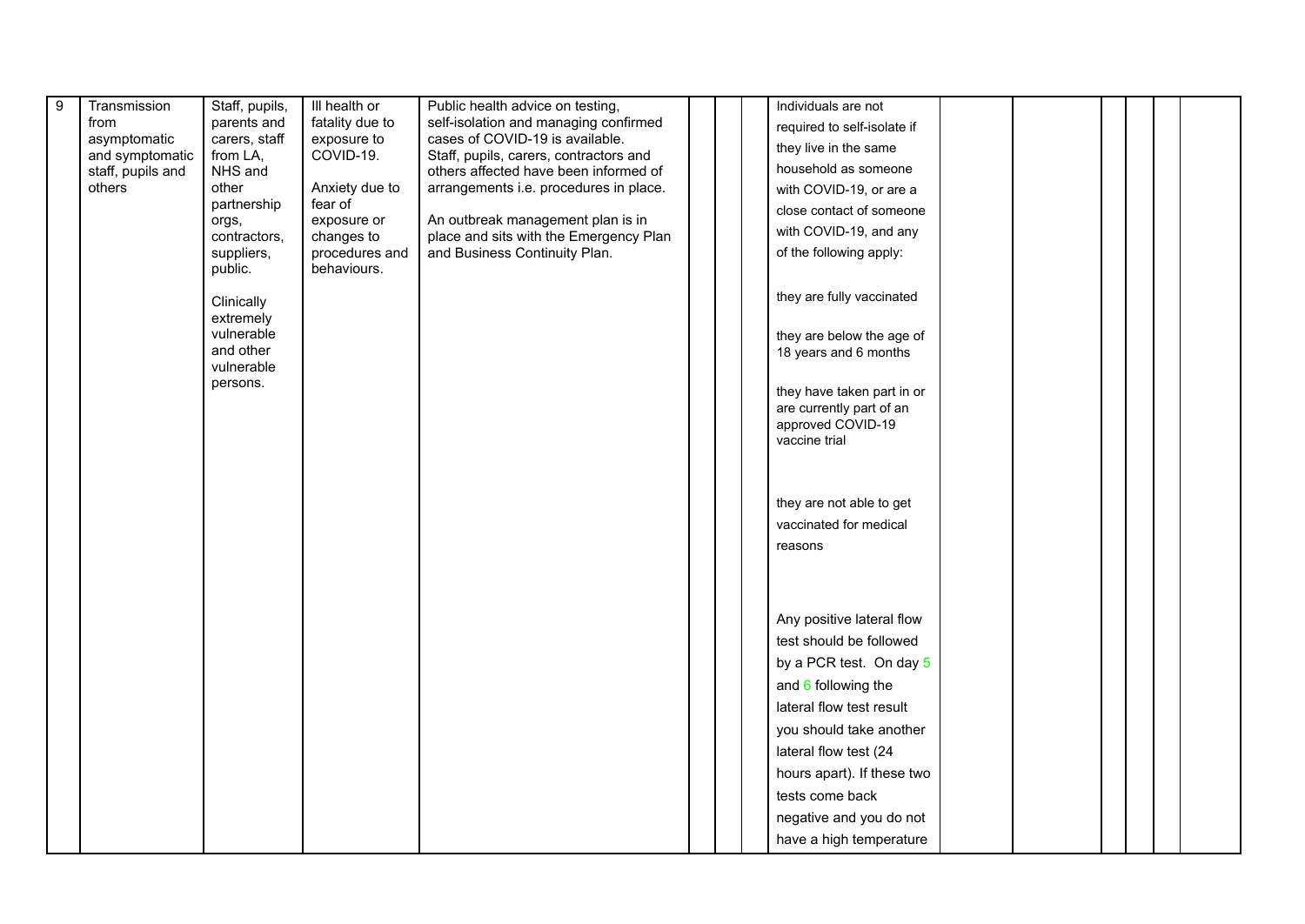|                 |                                                                               |                                                                                                                                                                                                                                 |                                                                                                                                                         |                                                                                                                                                                                                                                                                                                                                                                                                                                                                                                                                                                                                                                                                                                                                            |  | you should return to                                                                                                                                                                                                                                                                                                                                                                                                                                                                                                                                                                                                                                                                                                                                                                                                                                                                                               |  |  |  |
|-----------------|-------------------------------------------------------------------------------|---------------------------------------------------------------------------------------------------------------------------------------------------------------------------------------------------------------------------------|---------------------------------------------------------------------------------------------------------------------------------------------------------|--------------------------------------------------------------------------------------------------------------------------------------------------------------------------------------------------------------------------------------------------------------------------------------------------------------------------------------------------------------------------------------------------------------------------------------------------------------------------------------------------------------------------------------------------------------------------------------------------------------------------------------------------------------------------------------------------------------------------------------------|--|--------------------------------------------------------------------------------------------------------------------------------------------------------------------------------------------------------------------------------------------------------------------------------------------------------------------------------------------------------------------------------------------------------------------------------------------------------------------------------------------------------------------------------------------------------------------------------------------------------------------------------------------------------------------------------------------------------------------------------------------------------------------------------------------------------------------------------------------------------------------------------------------------------------------|--|--|--|
|                 |                                                                               |                                                                                                                                                                                                                                 |                                                                                                                                                         |                                                                                                                                                                                                                                                                                                                                                                                                                                                                                                                                                                                                                                                                                                                                            |  | work on day 7.                                                                                                                                                                                                                                                                                                                                                                                                                                                                                                                                                                                                                                                                                                                                                                                                                                                                                                     |  |  |  |
|                 |                                                                               |                                                                                                                                                                                                                                 |                                                                                                                                                         |                                                                                                                                                                                                                                                                                                                                                                                                                                                                                                                                                                                                                                                                                                                                            |  |                                                                                                                                                                                                                                                                                                                                                                                                                                                                                                                                                                                                                                                                                                                                                                                                                                                                                                                    |  |  |  |
|                 |                                                                               |                                                                                                                                                                                                                                 |                                                                                                                                                         |                                                                                                                                                                                                                                                                                                                                                                                                                                                                                                                                                                                                                                                                                                                                            |  |                                                                                                                                                                                                                                                                                                                                                                                                                                                                                                                                                                                                                                                                                                                                                                                                                                                                                                                    |  |  |  |
|                 |                                                                               |                                                                                                                                                                                                                                 |                                                                                                                                                         |                                                                                                                                                                                                                                                                                                                                                                                                                                                                                                                                                                                                                                                                                                                                            |  |                                                                                                                                                                                                                                                                                                                                                                                                                                                                                                                                                                                                                                                                                                                                                                                                                                                                                                                    |  |  |  |
|                 |                                                                               |                                                                                                                                                                                                                                 |                                                                                                                                                         |                                                                                                                                                                                                                                                                                                                                                                                                                                                                                                                                                                                                                                                                                                                                            |  |                                                                                                                                                                                                                                                                                                                                                                                                                                                                                                                                                                                                                                                                                                                                                                                                                                                                                                                    |  |  |  |
| 10 <sup>°</sup> | Exposure to a<br>person with<br>COVID-19<br>symptoms or a<br>positive<br>Test | Staff, pupils,<br>parents and<br>carers, staff<br>from LA,<br>NHS and<br>other<br>partnership<br>orgs,<br>contractors,<br>suppliers,<br>public.<br>Clinically<br>extremely<br>vulnerable<br>and other<br>vulnerable<br>persons. | Ill health or<br>fatality due to<br>exposure to<br>COVID-19.<br>Anxiety due to<br>fear of<br>exposure or<br>changes to<br>procedures and<br>behaviours. | Pupils, staff and other adults follow<br>public health advice on when to<br>self-isolate.<br>They remain away from school if they<br>have symptoms, have had a<br>positive test result or other reasons<br>requiring them to stay at home e.g. they<br>are required to quarantine.<br>If anyone attends school who is<br>symptomatic, however mild, they return<br>home, avoiding public transport where<br>possible and follow public health advice.<br>If a pupil is awaiting collection, they<br>remain in a well-ventilated room (fresh<br>air), on their own (only if safe to do so).<br>Appropriate PPE is available and will be<br>worn if close contact is necessary.<br>Rooms are thoroughly cleaned when the<br>area is vacated. |  | NHS Test and Trace will<br>work with the positive<br>case and/or their parent<br>to identify close<br>contacts. Contacts from<br>a school setting will only<br>be traced by NHS Test<br>and Trace where the<br>positive case and/or<br>their parent specifically<br>identifies the individual<br>as being a close contact.<br>School will inform Sefton<br>and PH of positive cases<br>and identify close<br>contacts<br>Parents of peers in class<br>or transport will be<br>informed of a positive<br>case and asked to<br>remain vigilant and<br>monitor their child for<br>symptoms<br>Any positive lateral flow<br>test should be followed<br>by a PCR test. On day 5<br>and $6$ following the<br>lateral flow test result<br>you should take another<br>lateral flow test (24<br>hours apart). If these two<br>tests come back<br>negative and you do not<br>have a high temperature<br>you should return to |  |  |  |
|                 |                                                                               |                                                                                                                                                                                                                                 |                                                                                                                                                         |                                                                                                                                                                                                                                                                                                                                                                                                                                                                                                                                                                                                                                                                                                                                            |  | work on day 7.                                                                                                                                                                                                                                                                                                                                                                                                                                                                                                                                                                                                                                                                                                                                                                                                                                                                                                     |  |  |  |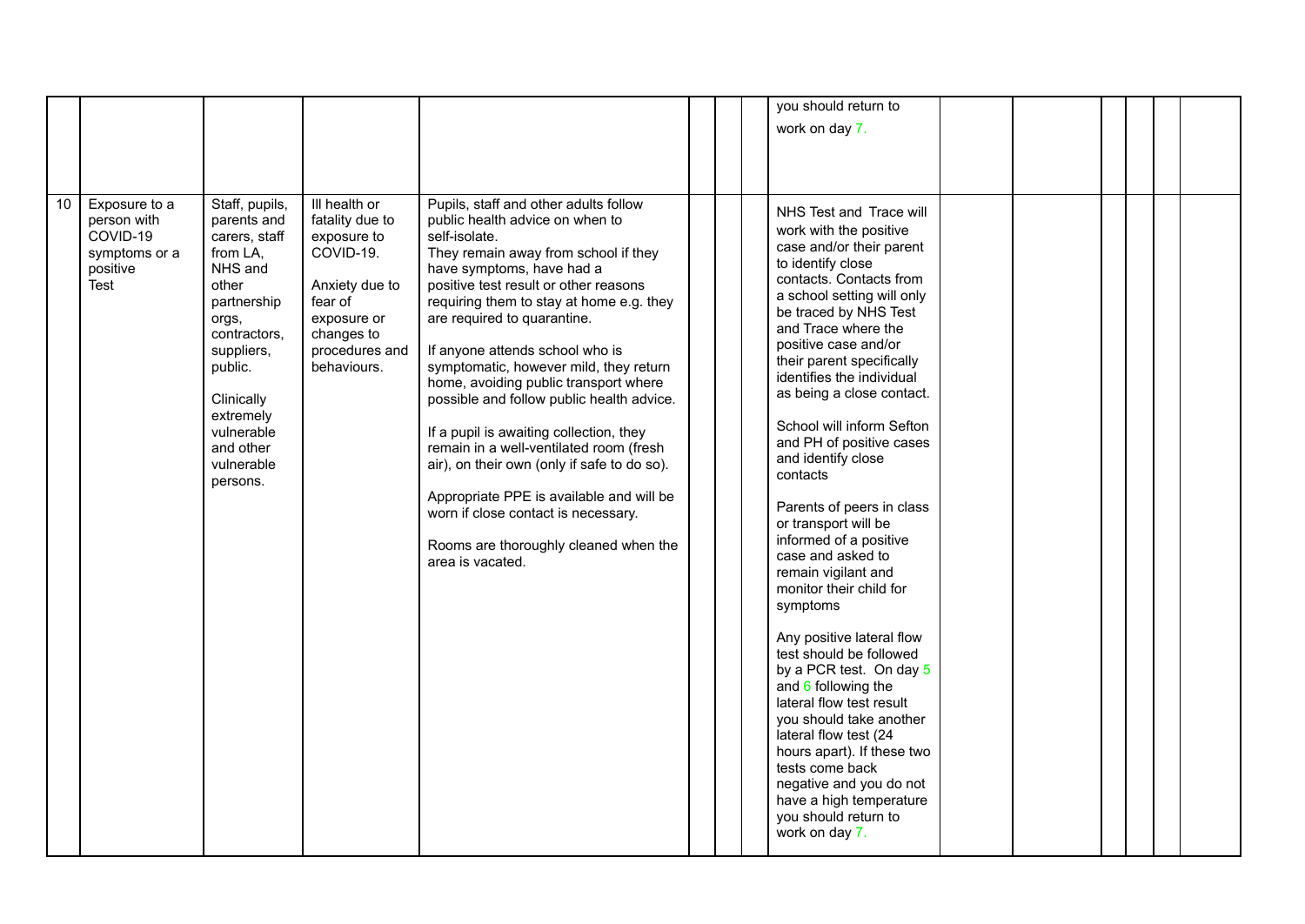| 11 | Exposure to a<br>person with<br>COVID-19<br>symptoms or a<br>positive<br>Test | Staff, pupils,<br>parents and<br>carers, staff<br>from LA,<br>NHS and<br>other<br>partnership<br>orgs,<br>contractors,<br>suppliers,<br>public.<br>Clinically<br>extremely<br>vulnerable<br>and other<br>vulnerable<br>persons. | III health or<br>fatality due to<br>exposure to<br>COVID-19.<br>Anxiety due to<br>fear of<br>exposure or<br>changes to<br>procedures and<br>behaviours. | Asymptomatic testing -<br>All secondary school pupils receive 2<br>on-site lateral flow device tests, 3 to 5<br>days apart, on their return in the autumn<br>term.<br>Settings may commence testing from 3<br>working days before the start of term<br>and can stagger return of pupils across<br>the first week to manage this.<br>Secondary schools retain small<br>asymptomatic testing sites (ATS) on-site<br>until further notice, offering testing to<br>pupils who are unable to test themselves<br>at home.                  | Students will continue to<br>undertake lateral flow<br>tests in school twice a<br>week.<br>Staff can choose to test<br>at home or in school but<br>must test twice a week<br>and inform the LFT in<br>school of their results.<br>Where positive cases<br>have been identified<br>increased LFT will occur<br>with identified cohorts.<br>Any positive lateral flow<br>test should be followed<br>by a PCR test. On day 5<br>and $6$ following the<br>lateral flow test result<br>you should take another<br>lateral flow test (24<br>hours apart). If these two<br>tests come back<br>negative and you do not<br>have a high temperature<br>you should return to<br>work on day 7. |  |  |  |
|----|-------------------------------------------------------------------------------|---------------------------------------------------------------------------------------------------------------------------------------------------------------------------------------------------------------------------------|---------------------------------------------------------------------------------------------------------------------------------------------------------|--------------------------------------------------------------------------------------------------------------------------------------------------------------------------------------------------------------------------------------------------------------------------------------------------------------------------------------------------------------------------------------------------------------------------------------------------------------------------------------------------------------------------------------|-------------------------------------------------------------------------------------------------------------------------------------------------------------------------------------------------------------------------------------------------------------------------------------------------------------------------------------------------------------------------------------------------------------------------------------------------------------------------------------------------------------------------------------------------------------------------------------------------------------------------------------------------------------------------------------|--|--|--|
|    |                                                                               |                                                                                                                                                                                                                                 |                                                                                                                                                         | Confirmatory PCR tests -<br>Staff and pupils with a positive lateral<br>flow device (LFD) test result self-isolate<br>in line with guidance.<br>They will access the free PCR test to<br>check if they have COVID-19.<br>Whilst awaiting the PCR result, the<br>individual continues to self-isolate.<br>A PCR test taken within 2 days of the<br>positive lateral flow test, with a negative<br>result overrides the self-test LFD test<br>and the pupil can return to school, as<br>long as they do not have COVID-19<br>symptoms. |                                                                                                                                                                                                                                                                                                                                                                                                                                                                                                                                                                                                                                                                                     |  |  |  |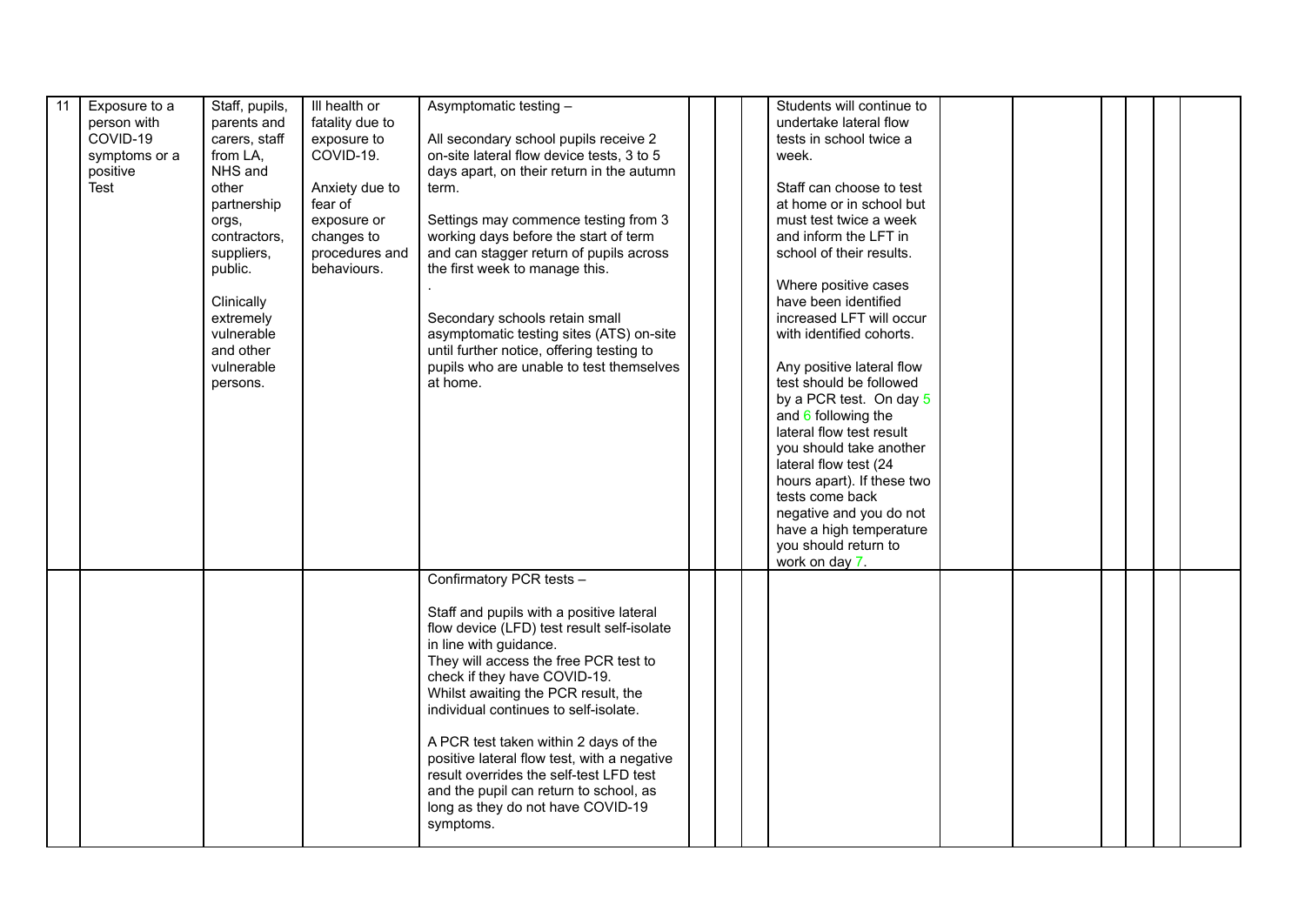|    |                                                                                |                                                                                                                                                                                                                                 |                                                                                                                                                         | (Additional information on PCR test kits<br>for schools and further education<br>providers is available)                                                                                                                                                                                                                                                                                                                                                                                                                                                                                                                                                                                                                                                                                                                                                                                                                                                                                                                  |                                                                                                                                                                                                                                                                                                                                                                                                                                                                                                                                                                                                                                  |  |  |  |
|----|--------------------------------------------------------------------------------|---------------------------------------------------------------------------------------------------------------------------------------------------------------------------------------------------------------------------------|---------------------------------------------------------------------------------------------------------------------------------------------------------|---------------------------------------------------------------------------------------------------------------------------------------------------------------------------------------------------------------------------------------------------------------------------------------------------------------------------------------------------------------------------------------------------------------------------------------------------------------------------------------------------------------------------------------------------------------------------------------------------------------------------------------------------------------------------------------------------------------------------------------------------------------------------------------------------------------------------------------------------------------------------------------------------------------------------------------------------------------------------------------------------------------------------|----------------------------------------------------------------------------------------------------------------------------------------------------------------------------------------------------------------------------------------------------------------------------------------------------------------------------------------------------------------------------------------------------------------------------------------------------------------------------------------------------------------------------------------------------------------------------------------------------------------------------------|--|--|--|
| 12 | Exposure to a<br>person with<br>COVID-19<br>symptoms or a<br>positive<br>Test  | Staff, pupils,<br>parents and<br>carers, staff<br>from LA,<br>NHS and<br>other<br>partnership<br>orgs,<br>contractors,<br>suppliers,<br>public.<br>Clinically<br>extremely<br>vulnerable<br>and other<br>vulnerable<br>persons. | III health or<br>fatality due to<br>exposure to<br>COVID-19.<br>Anxiety due to<br>fear of<br>exposure or<br>changes to<br>procedures and<br>behaviours. | Close contacts are identified via NHS<br>Test and Trace (not Ed settings).<br>Schools may be contacted in exceptional<br>cases to identify close contacts, as<br>currently happens in managing other<br>infectious diseases. The Support<br>continues to work with the health<br>protection teams in the case of a local<br>outbreak.<br>Pupils, staff and other adults<br>follow public health advice.<br>(16 August 2021) children under the<br>age of 18 years old will no longer be<br>required to self-isolate if they are<br>contacted by NHS Test and Trace as a<br>close contact of a positive COVID-19<br>case. They will be informed they are<br>contact and advised to take a PCR test.<br>(18-year-olds will be treated in the same<br>way as children until 4 months after their<br>18th birthday, to allow them the<br>opportunity to get fully vaccinated. If not<br>vaccinated, will be required to<br>self-isolate).<br>Staff etc not fully vaccinated will be<br>required to self-isolate if a contact. | Presfield will require a<br>negative Lateral flow test<br>result for a student to<br>return to school following<br>identification as a close<br>contact by NHS. This<br>test will be taken in<br>school ASAP after<br>notification to reduce the<br>risk of cross<br>contamination.<br>Any positive lateral flow<br>test should be followed<br>by a PCR test. On day 5<br>and $6$ following the<br>lateral flow test result<br>you should take another<br>lateral flow test (24<br>hours apart). If these two<br>tests come back<br>negative and you do not<br>have a high temperature<br>you should return to<br>work on day 7. |  |  |  |
|    | <b>Operations</b>                                                              |                                                                                                                                                                                                                                 |                                                                                                                                                         |                                                                                                                                                                                                                                                                                                                                                                                                                                                                                                                                                                                                                                                                                                                                                                                                                                                                                                                                                                                                                           |                                                                                                                                                                                                                                                                                                                                                                                                                                                                                                                                                                                                                                  |  |  |  |
| 13 | Exposure to a<br>person with<br>COVID-19<br>symptoms or a<br>positive<br>Test. | Staff, pupils,<br>parents and<br>carers.<br>Clinically<br>extremely<br>vulnerable<br>and other<br>vulnerable<br>persons.                                                                                                        | III health or<br>fatality due to<br>exposure to<br>COVID-19.<br>Anxiety due to<br>fear of<br>exposure or<br>changes to<br>procedures and<br>behaviours. | Support is available for anyone who is<br>required to self-isolate or who is unwell<br>with COVID-19.<br>Capacity is available to deliver high<br>quality remote education.<br>Reasonable adjustments are available<br>for pupils with SEND can successfully<br>access remote education.<br>Free school meals are provided to any<br>pupils who are eligible for                                                                                                                                                                                                                                                                                                                                                                                                                                                                                                                                                                                                                                                          |                                                                                                                                                                                                                                                                                                                                                                                                                                                                                                                                                                                                                                  |  |  |  |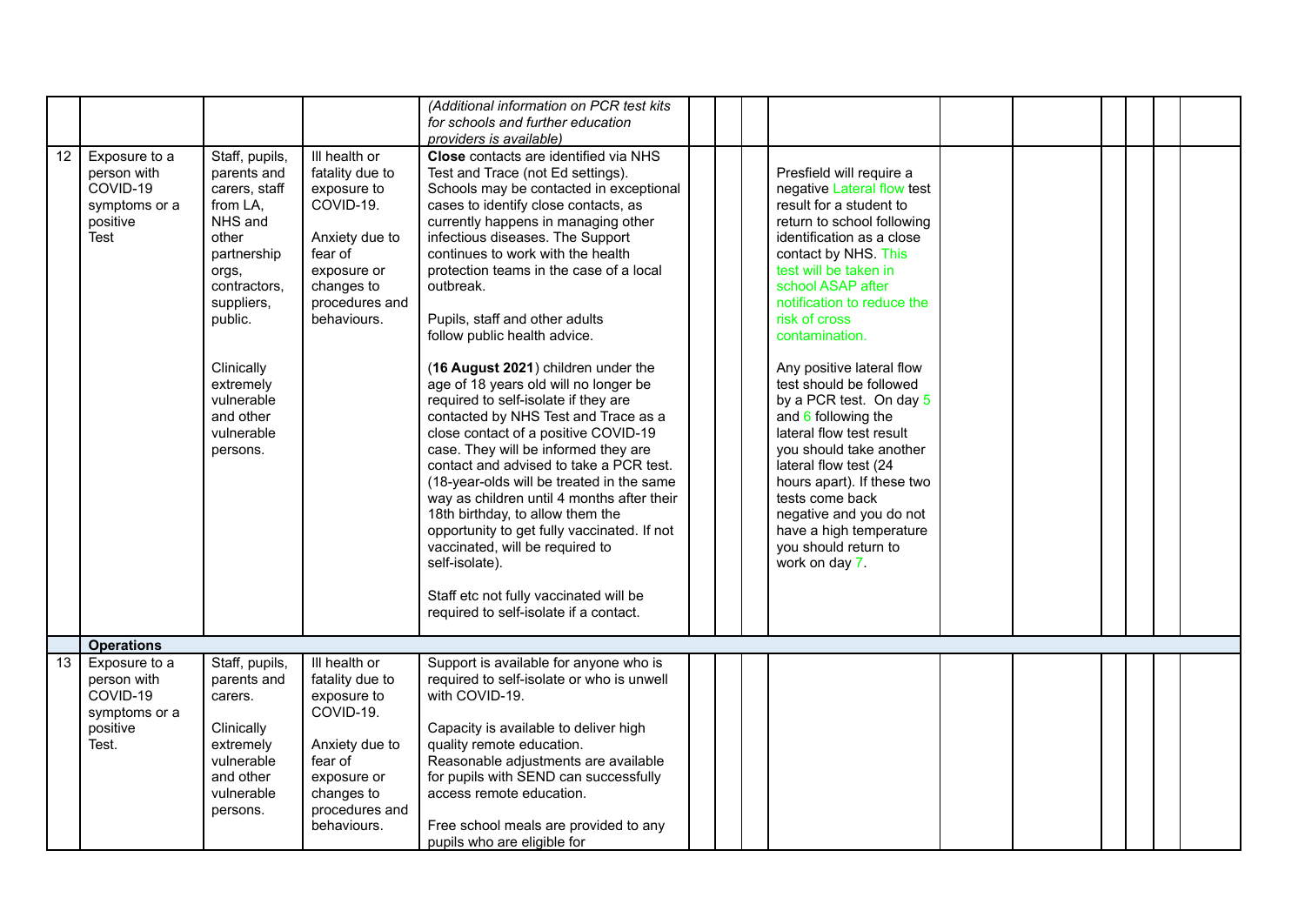|    |                                                                                                           |                                                                                                                                                                  | Anxiety or fear<br>if unable to<br>attend the<br>school for work<br>or educational<br>purposes.                                                                                                                                                            | benefits-related free school meals and<br>who are learning at home during term<br>time.                                                                                                                                                                                                                                                                                                                              |  |                                                                                                                                                                                                                |  |  |  |
|----|-----------------------------------------------------------------------------------------------------------|------------------------------------------------------------------------------------------------------------------------------------------------------------------|------------------------------------------------------------------------------------------------------------------------------------------------------------------------------------------------------------------------------------------------------------|----------------------------------------------------------------------------------------------------------------------------------------------------------------------------------------------------------------------------------------------------------------------------------------------------------------------------------------------------------------------------------------------------------------------|--|----------------------------------------------------------------------------------------------------------------------------------------------------------------------------------------------------------------|--|--|--|
| 14 | Incorrect use of<br>DSE /<br>workstation<br>equipment /<br>furniture.                                     | Staff                                                                                                                                                            | Injuries<br>associated with<br>DSE such as<br>Repetitive<br>strain injuries or<br>eye strain.                                                                                                                                                              | DSE forms are completed (School<br>setting and home, if relevant), equipment<br>is provided and training is in place for<br>the correct use of equipment.                                                                                                                                                                                                                                                            |  |                                                                                                                                                                                                                |  |  |  |
| 15 | Lack of transport<br>availability due<br>to COVID-19.<br>Transmission of<br>Coronavirus<br>during travel. | Staff, pupils,<br>parents and<br>carers.<br>Clinically<br>extremely<br>vulnerable<br>and other<br>vulnerable<br>persons.                                         | Ill health or<br>fatality due to<br>exposure to<br>COVID-19.<br>Anxiety due to<br>fear of<br>exposure or<br>changes to<br>procedures and<br>behaviours.<br>Anxiety or fear<br>if unable to<br>attend the<br>school for work<br>or educational<br>purposes. | School transport is included in the<br>arrangements for controlling<br>transmission of harmful viruses and<br>bacteria.<br>Arrangements are in place where school<br>transport provision is restricted due to<br>staff availability or implementation of<br>additional cleaning regimes.<br>Staff and parents or carers are informed<br>of the rules and impacts on travelling<br>abroad and quarantine.             |  | Where required students<br>can be transported<br>home using the school<br>minibus with windows<br>open<br><b>Where possible Presfield</b><br>staff will continue bus<br>rum when transport staff<br>are absent |  |  |  |
| 16 | Transmission of<br>Coronavirus<br>during travel /<br>educational<br>visits.                               | Staff, pupils,<br>parents and<br>carers, staff<br>from<br>partnership<br>orgs,<br>contractors,<br>suppliers,<br>public.<br>Clinically<br>extremely<br>vulnerable | III health or<br>fatality due to<br>exposure to<br>COVID-19.<br>Anxiety due to<br>fear of<br>exposure or<br>changes to<br>procedures and<br>behaviours.                                                                                                    | General guidance from the Outdoor<br>Education Advisory Panel (OEAP).<br>The school identifies gaps in COVID-19<br>related cancellation insurance.<br>Checks are in place to ensure adequate<br>financial protection or insurance is in<br>place.<br>International visits are deferred before<br>the start of the autumn term.<br>Planning for international visits considers<br>travel legislation and guidance for |  | Residentials should<br>follow all covid controls<br>in place in school.<br>Any residential settings<br>should share Covid RA<br>with the residential<br>organiser.                                             |  |  |  |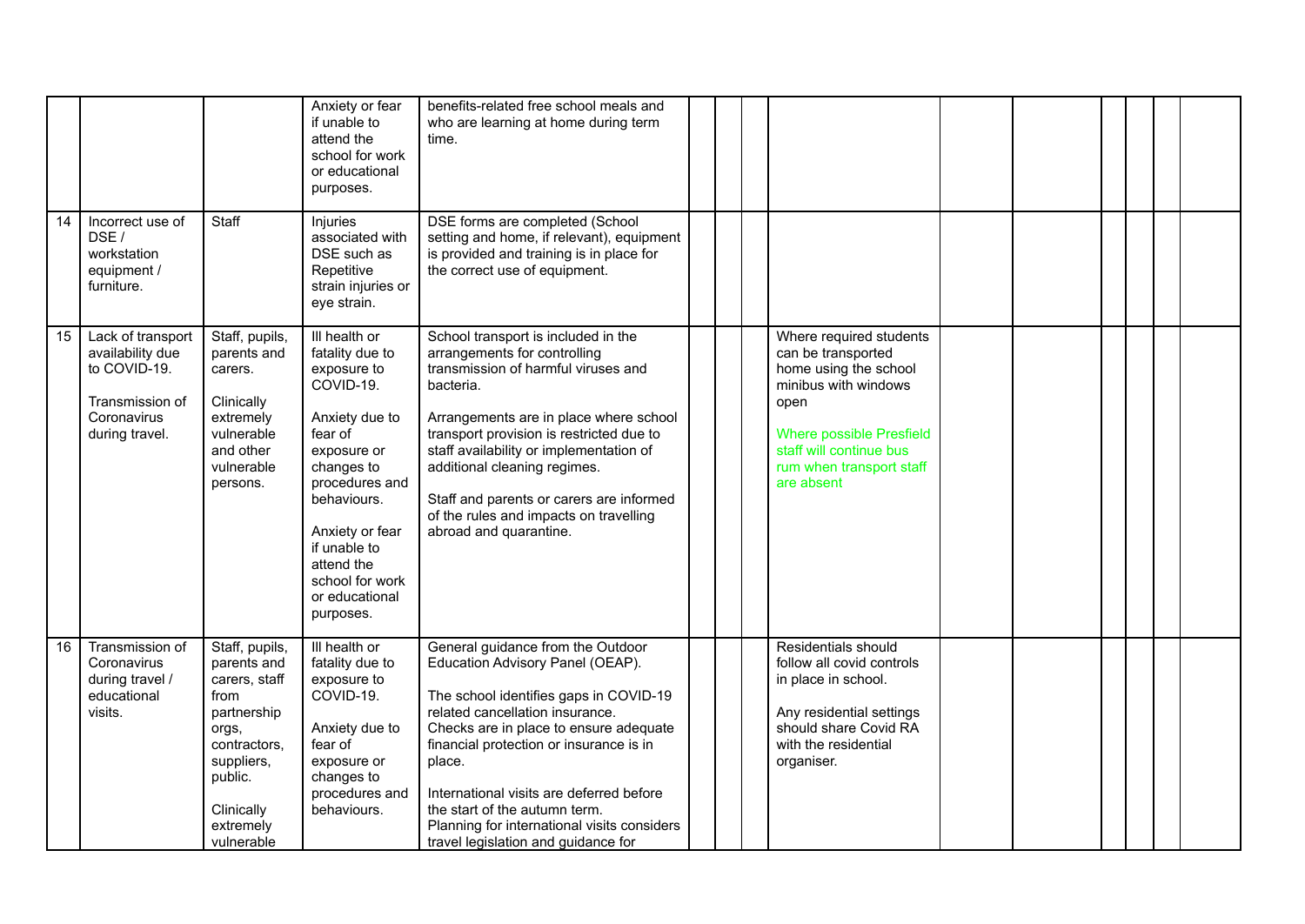|              | and other<br>vulnerable<br>persons. |                                                                                                                                                                              | England, the wider UK, the counties<br>travelling through and to.<br>Contingency plans are in place to<br>account for last minute changes,<br>vaccination, testing, quarantine rules.<br>Additional advice is sought from<br>insurance providers and the Risk<br>Protection Arrangement (RPA) /<br><b>British Insurance Brokers'</b><br>Association (BIBA) / Association of<br>British Insurers (ABI) to assess the<br>protection available.<br>ATOL or ABTA refund credit notes may<br>be used to rebook educational or<br>international visits.<br>Full and thorough risk assessments are<br>available for educational visits. They are<br>reviewed to reflect current guidance.<br>Emergency plans are in place. |  |                                                                                                                                                                                                                                                                                                                                                                                                 |  |  |  |
|--------------|-------------------------------------|------------------------------------------------------------------------------------------------------------------------------------------------------------------------------|---------------------------------------------------------------------------------------------------------------------------------------------------------------------------------------------------------------------------------------------------------------------------------------------------------------------------------------------------------------------------------------------------------------------------------------------------------------------------------------------------------------------------------------------------------------------------------------------------------------------------------------------------------------------------------------------------------------------|--|-------------------------------------------------------------------------------------------------------------------------------------------------------------------------------------------------------------------------------------------------------------------------------------------------------------------------------------------------------------------------------------------------|--|--|--|
| <b>Trips</b> | staff,<br>students,<br>public       | Poor ill health<br>or fatality due to<br>exposure to<br>harmful<br>bacteria and<br>viruses.<br>Anxiety due to<br>fear of<br>exposure or<br>new procedures<br>and behaviours. | All windows should be fully open in mini<br>bus and social distancing where possible<br>Option for students to wear masks.<br>Staff to wear masks.<br>Social distancing, good hand hygiene to<br>be adhered to when out in public<br>spaces.<br>Continue throughout the duration of the<br>trip to conduct a dynamic risk<br>assessment                                                                                                                                                                                                                                                                                                                                                                             |  | Individual risk<br>assessments reviewed<br>prior to any trip to<br>ensure meet with current<br>government guidance.<br>Maintain awareness of<br>local and national picture<br>before undertaking any<br>trip. Avoid high risk<br>areas.<br>Hand gel and wipes<br>taken to allow staff and<br>students to keep hands<br>clean throughout the trip.<br>Mini bus wiped down<br>following the trip. |  |  |  |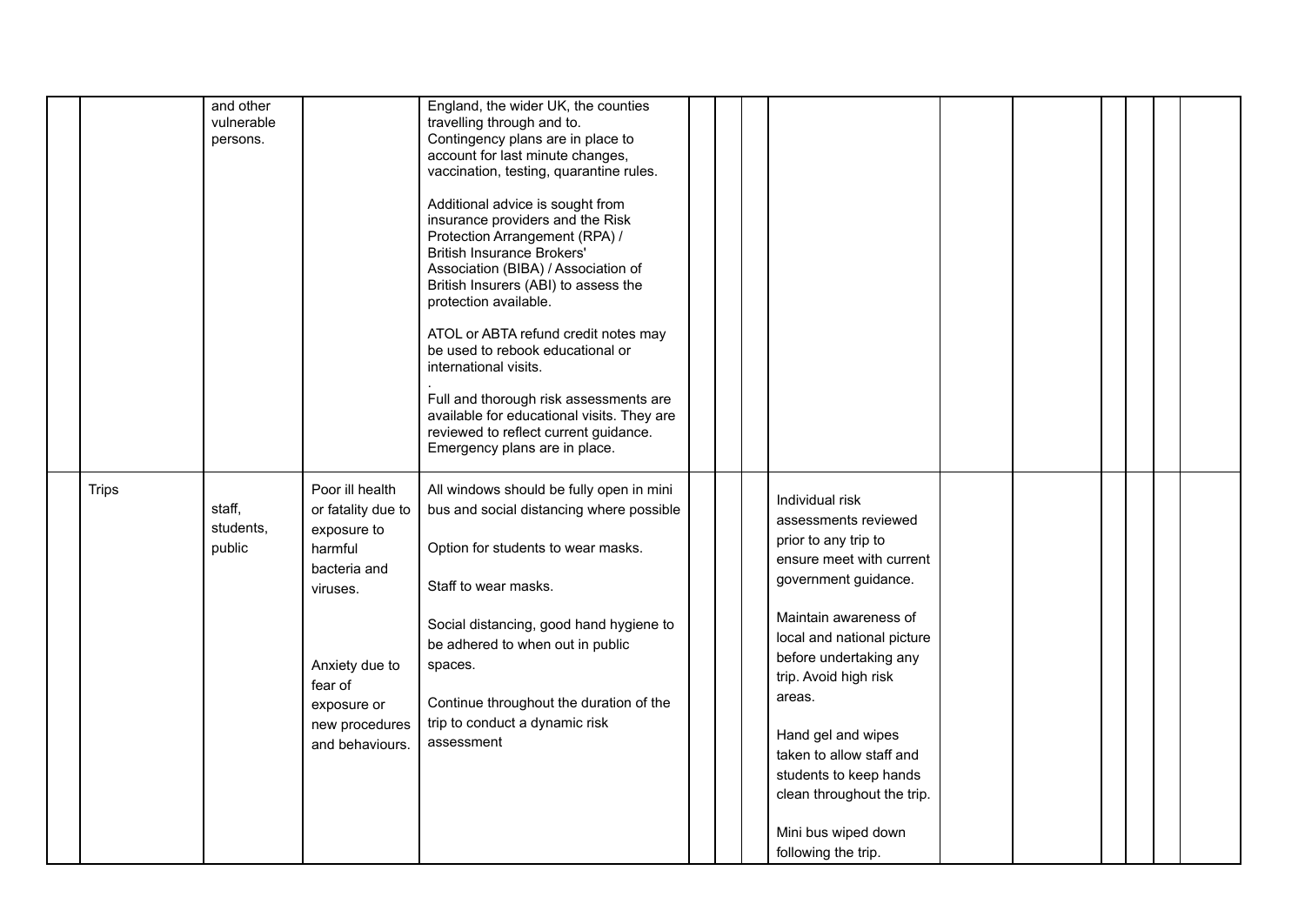|          |                                                                                                            | <b>Health and Well-being</b>                                                                                                                                                                                              |                                                                                                                                                                               |                                                                                                                                                                                                                                                                                                                                                                                                                                                                                                                                    |  |  |                                                                                                                                                                                                                                                                                                                                                                       |  |  |  |  |  |  |
|----------|------------------------------------------------------------------------------------------------------------|---------------------------------------------------------------------------------------------------------------------------------------------------------------------------------------------------------------------------|-------------------------------------------------------------------------------------------------------------------------------------------------------------------------------|------------------------------------------------------------------------------------------------------------------------------------------------------------------------------------------------------------------------------------------------------------------------------------------------------------------------------------------------------------------------------------------------------------------------------------------------------------------------------------------------------------------------------------|--|--|-----------------------------------------------------------------------------------------------------------------------------------------------------------------------------------------------------------------------------------------------------------------------------------------------------------------------------------------------------------------------|--|--|--|--|--|--|
| 17<br>18 | Exposure to a<br>person with<br>COVID-19.<br>Exposure to a                                                 | Staff, pupils,<br>parents and<br>carers, staff<br>from<br>partnership<br>orgs,<br>contractors,<br>suppliers,<br>public.<br>Clinically<br>extremely<br>vulnerable<br>and other<br>vulnerable<br>persons.<br>Staff, pupils, | Ill health or<br>fatality due to<br>CEVs exposure<br>to COVID-19.<br>Anxiety due to<br>fear of<br>exposure or<br>changes to<br>procedures and<br>behaviours.<br>Ill health or | Specific risk assessments are<br>undertaken for any staff, agency<br>workers, contractors, etc who are<br>clinically extremely vulnerable, clinically<br>vulnerable or vulnerable for any other<br>reason.<br>All CEV staff, children and young people<br>continue to attend work and education<br>settings unless advised by their GP or<br>clinician not to attend.<br>(Further information is available in the<br>guidance on supporting pupils at school<br>with medical conditions.)<br>Clinically extremely vulnerable (CEV) |  |  | Any positive lateral flow<br>test should be followed<br>by a PCR test. On day 5<br>and $6$ following the<br>lateral flow test result<br>you should take another<br>lateral flow test (24<br>hours apart). If these two<br>tests come back<br>negative and you do not<br>have a high temperature<br>you should return to<br>work on day7.<br>Any positive lateral flow |  |  |  |  |  |  |
|          | person with<br>COVID-19.                                                                                   | parents and<br>carers, staff<br>from<br>partnership<br>orgs,<br>contractors,<br>suppliers,<br>public.<br>Clinically<br>extremely<br>vulnerable<br>and other<br>vulnerable<br>persons.                                     | fatality due to<br>CEVs exposure<br>to COVID-19.<br>Anxiety due to<br>fear of<br>exposure or<br>changes to<br>procedures and<br>behaviours.                                   | staff may wish to take extra precautions<br>to protect themselves, and to follow the<br>practical steps set out in the CEV<br>guidance to minimise their risk of<br>exposure to the virus.<br>Vaccination programmes are available.<br>Testing is available to all staff.                                                                                                                                                                                                                                                          |  |  | test should be followed<br>by a PCR test. On day 5<br>and $6$ following the<br>lateral flow test result<br>you should take another<br>lateral flow test (24<br>hours apart). If these two<br>tests come back<br>negative and you do not<br>have a high temperature<br>you should return to<br>work on day7.                                                           |  |  |  |  |  |  |
| 19       | Transmission of<br>Coronavirus<br>within the school<br>setting or<br>travelling to or<br>from the setting. | Staff, pupils,<br>parents and<br>carers, staff<br>from<br>partnership<br>orgs,<br>contractors.<br>suppliers,<br>public.<br>Clinically<br>extremely<br>vulnerable                                                          | Ill health or<br>fatality due to<br>CEVs exposure<br>to COVID-19.<br>Anxiety due to<br>fear of<br>exposure or<br>changes to<br>procedures and<br>behaviours.                  | Staff and pupil wellbeing and support is<br>available.<br>Wellbeing of staff and pupils is<br>monitored.<br>Stress risk assessments are completed<br>for staff who experience a variety of<br>emotions in response to the COVID-19<br>pandemic, such as anxiety, stress or low<br>mood. Resources and support is<br>available.                                                                                                                                                                                                     |  |  |                                                                                                                                                                                                                                                                                                                                                                       |  |  |  |  |  |  |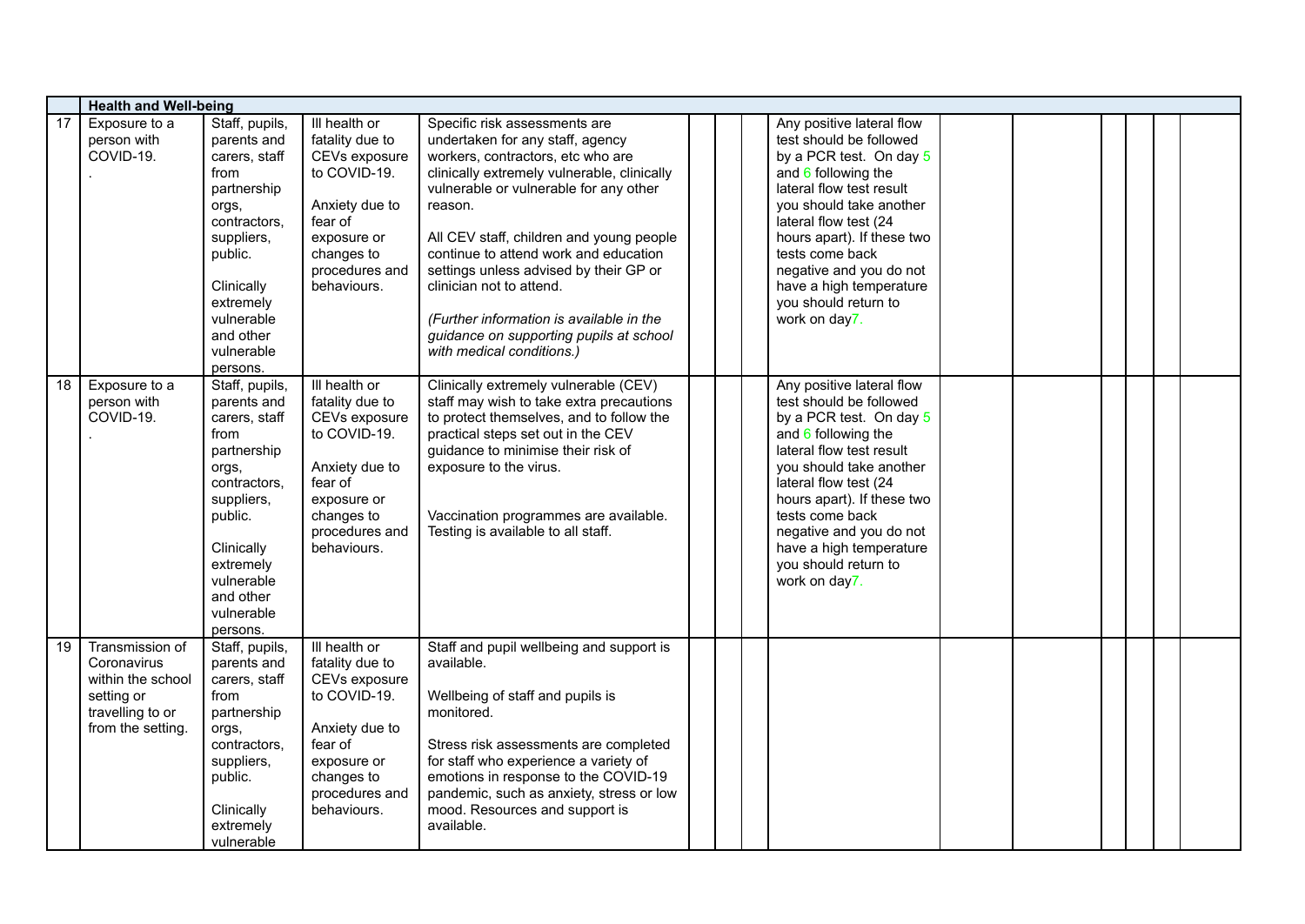|                 |                                                                                                                     | and other<br>vulnerable<br>persons.                                                                                                                                                                                             |                                                                                                                                                                                                                      | Resources and support is available for<br>pupils who experience a variety of<br>emotions in response to the COVID-19<br>pandemic, such as anxiety, stress or low<br>mood.                                                                                                                                                                                                                                                                                                                                                                                                                        |  |                                                                                                                                                                                                             |  |  |  |
|-----------------|---------------------------------------------------------------------------------------------------------------------|---------------------------------------------------------------------------------------------------------------------------------------------------------------------------------------------------------------------------------|----------------------------------------------------------------------------------------------------------------------------------------------------------------------------------------------------------------------|--------------------------------------------------------------------------------------------------------------------------------------------------------------------------------------------------------------------------------------------------------------------------------------------------------------------------------------------------------------------------------------------------------------------------------------------------------------------------------------------------------------------------------------------------------------------------------------------------|--|-------------------------------------------------------------------------------------------------------------------------------------------------------------------------------------------------------------|--|--|--|
| $\overline{20}$ | Violent or<br>aggressive<br>behaviours                                                                              | Staff, pupils,<br>parents and<br>carers, staff<br>from LA,<br>NHS and<br>other<br>partnership<br>orgs,<br>contractors,<br>suppliers,<br>public.<br>Clinically<br>extremely<br>vulnerable<br>and other<br>vulnerable<br>persons. | Cuts,<br>contusions,<br>anxiety or poor<br>health.<br>III health or<br>fatality due to<br>exposure to<br>harmful viruses.                                                                                            | Violent or aggressive behaviours (adults<br>and children) are not tolerated and<br>policies and procedures are in place to<br>manage and address behaviours.<br>A review of the pupil's current individual<br>risk assessments is undertaken to<br>include the risk of transmission of<br>COVID-19, and other factors such as<br>anxiety.<br>New individual risk assessments<br>undertaken for pupils not previously<br>assessed but are now considered to<br>pose a risk in the current situation.                                                                                              |  | If a student requires<br>physical intervention<br>Masks should be worn if<br>possible.<br>Staff should have a<br>change of clothes<br>available and use hand<br>gel following any<br>physical intervention. |  |  |  |
|                 | <b>Emergencies and Outbreak Management</b>                                                                          |                                                                                                                                                                                                                                 |                                                                                                                                                                                                                      |                                                                                                                                                                                                                                                                                                                                                                                                                                                                                                                                                                                                  |  |                                                                                                                                                                                                             |  |  |  |
| 21              | Transmission of<br>Coronavirus<br>from infected<br>persons.<br>Staff availability<br>and possible<br>staff shortage | Staff, pupils,<br>parents and<br>carers, staff<br>from LA,<br>NHS and<br>other<br>partnership<br>orgs,<br>contractors,<br>suppliers,<br>public.<br>Clinically<br>extremely<br>vulnerable<br>and other<br>vulnerable<br>persons. | Contamination<br>from direct<br>contact leading<br>to ill health or<br>fatality due to<br>exposure to<br>harmful viruses.<br>Anxiety due to<br>fear of<br>exposure or<br>changes to<br>procedures and<br>behaviours. | All staff and pupil accidents and<br>incidents are reported. All confirmed<br>cases of COVID-19 are reported.<br>RIDDOR reports are completed for staff<br>where there is evidence of workplace<br>transmission.<br>Trained first aiders (FAW and Paed FA,<br>as appropriate), fire wardens,<br>designated safeguarding lead and SEN<br>staff are always on site.<br>School senior staff monitor the mental<br>and physical health and wellbeing of<br>staff and pupils and respond accordingly,<br>with support from occupational health,<br>health and safety advisers and<br>Personnel teams. |  |                                                                                                                                                                                                             |  |  |  |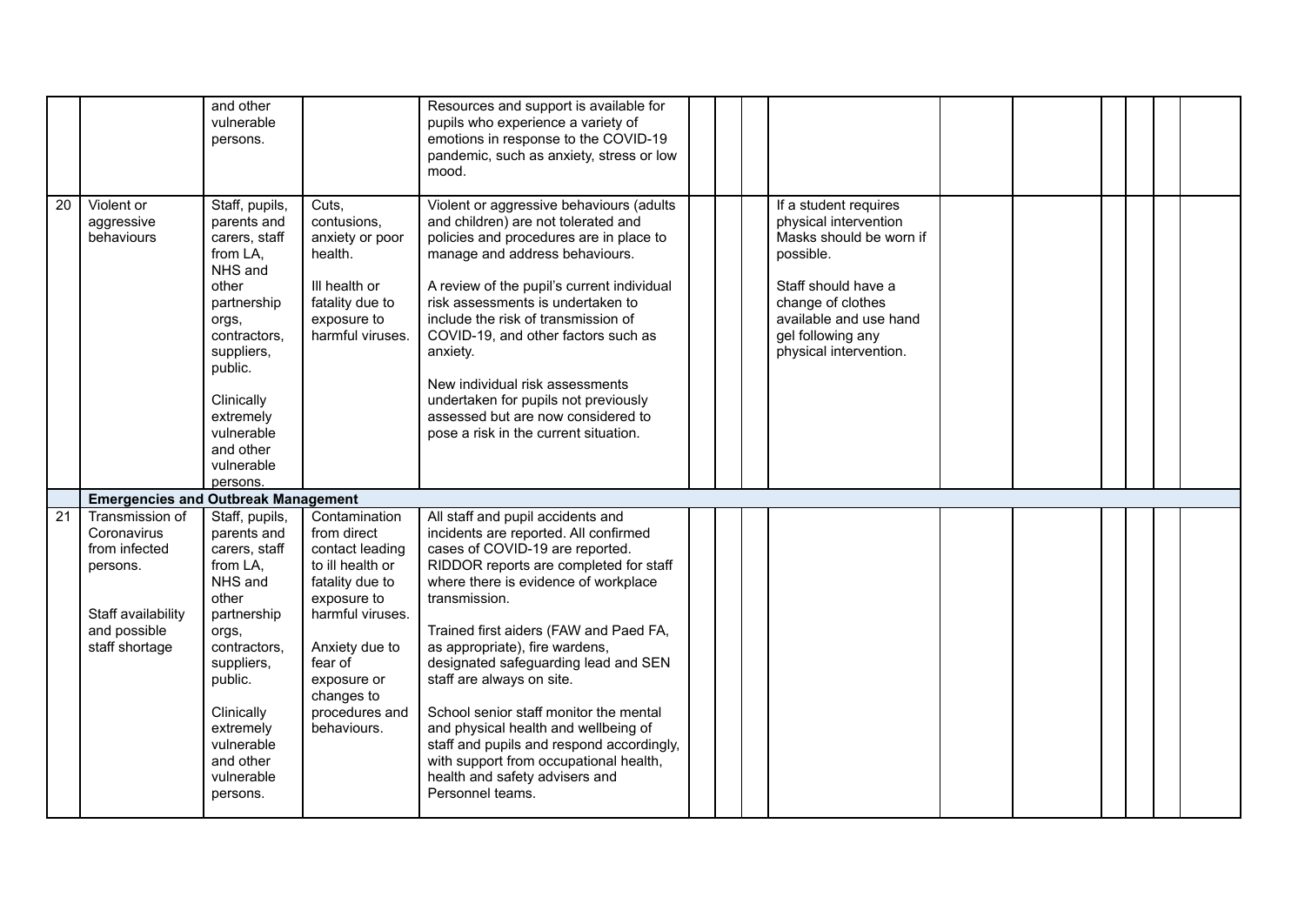| 22 | Further threats | Staff, pupils, | Contamination    | Outbreak management plan is in place    |  | Advice to be sought from |  |  |  |
|----|-----------------|----------------|------------------|-----------------------------------------|--|--------------------------|--|--|--|
|    | of local        | parents and    | from direct      | to introduce changes for a temporary    |  | PH.                      |  |  |  |
|    | outbreaks.      | carers, staff  | contact leading  | period.                                 |  |                          |  |  |  |
|    |                 | from LA,       | to ill health or |                                         |  | School cases reported to |  |  |  |
|    |                 | NHS and        | fatality due to  | Changes are introduced on the advice of |  | public health through    |  |  |  |
|    |                 | other          | exposure to      | the local Director of Public Health in  |  | minimum data set return  |  |  |  |
|    |                 | partnership    | harmful viruses. | consultation with Governors and Sefton  |  |                          |  |  |  |
|    |                 | orgs,          |                  | Council departments                     |  |                          |  |  |  |
|    |                 | contractors.   | Anxiety due to   |                                         |  |                          |  |  |  |
|    |                 | suppliers,     | fear of          |                                         |  |                          |  |  |  |
|    |                 | public.        | exposure or      |                                         |  |                          |  |  |  |
|    |                 |                | changes to       |                                         |  |                          |  |  |  |
|    |                 | Clinically     | procedures and   |                                         |  |                          |  |  |  |
|    |                 | extremely      | behaviours.      |                                         |  |                          |  |  |  |
|    |                 | vulnerable     |                  |                                         |  |                          |  |  |  |
|    |                 | and other      | Anxiety or fear  |                                         |  |                          |  |  |  |
|    |                 | vulnerable     | if unable to     |                                         |  |                          |  |  |  |
|    |                 | persons.       | attend the       |                                         |  |                          |  |  |  |
|    |                 |                | school for work  |                                         |  |                          |  |  |  |
|    |                 |                | or educational   |                                         |  |                          |  |  |  |
|    |                 |                | purposes, or     |                                         |  |                          |  |  |  |
|    |                 |                | changes to       |                                         |  |                          |  |  |  |
|    |                 |                | arrangements     |                                         |  |                          |  |  |  |
|    |                 |                | at the school.   |                                         |  |                          |  |  |  |

| <b>Hazard Description</b>                                                                 | People                                                                                                              | Harm or loss                                                                                                                      | <b>Existing risk control measures</b>                                                                                                                                                                                                                                                                                                          | <b>Risk</b><br>rating | <b>Proposed</b><br><b>Action / additional</b><br>controls (if any)                                                   | <b>Action</b><br>Owner | <b>Action</b><br><b>Target</b><br>Date or<br>frequency<br>if ongoing | <b>Target</b><br>risk<br>rating | <b>Status</b> |
|-------------------------------------------------------------------------------------------|---------------------------------------------------------------------------------------------------------------------|-----------------------------------------------------------------------------------------------------------------------------------|------------------------------------------------------------------------------------------------------------------------------------------------------------------------------------------------------------------------------------------------------------------------------------------------------------------------------------------------|-----------------------|----------------------------------------------------------------------------------------------------------------------|------------------------|----------------------------------------------------------------------|---------------------------------|---------------|
| Transmission of<br>COVID-19 in<br>reception areas,<br>circulation and<br>communal spaces. | Staff, agency<br>staff,<br>contractors.<br>suppliers and<br>delivery<br>drivers,<br>pupils,<br>visitors,<br>public. | III health or<br>fatality due to<br>exposure to<br>harmful<br>bacteria and<br>viruses<br>Anxiety due to<br>fear of<br>exposure or | For track and trace purposes, names<br>and contact numbers of anyone<br>attending the premises are being held<br>for 21 days.<br>Maximum occupancy levels are agreed<br>and restrictions are in place for all staff,<br>pupil and visitor areas - classrooms,<br>offices, stores, kitchens, staff rooms,<br>kitchen areas and equipment, water |                       | Key stage reward<br>assemblies to reduce<br>numbers in the hall at<br>any given time.<br>No whole school<br>assembly |                        |                                                                      |                                 |               |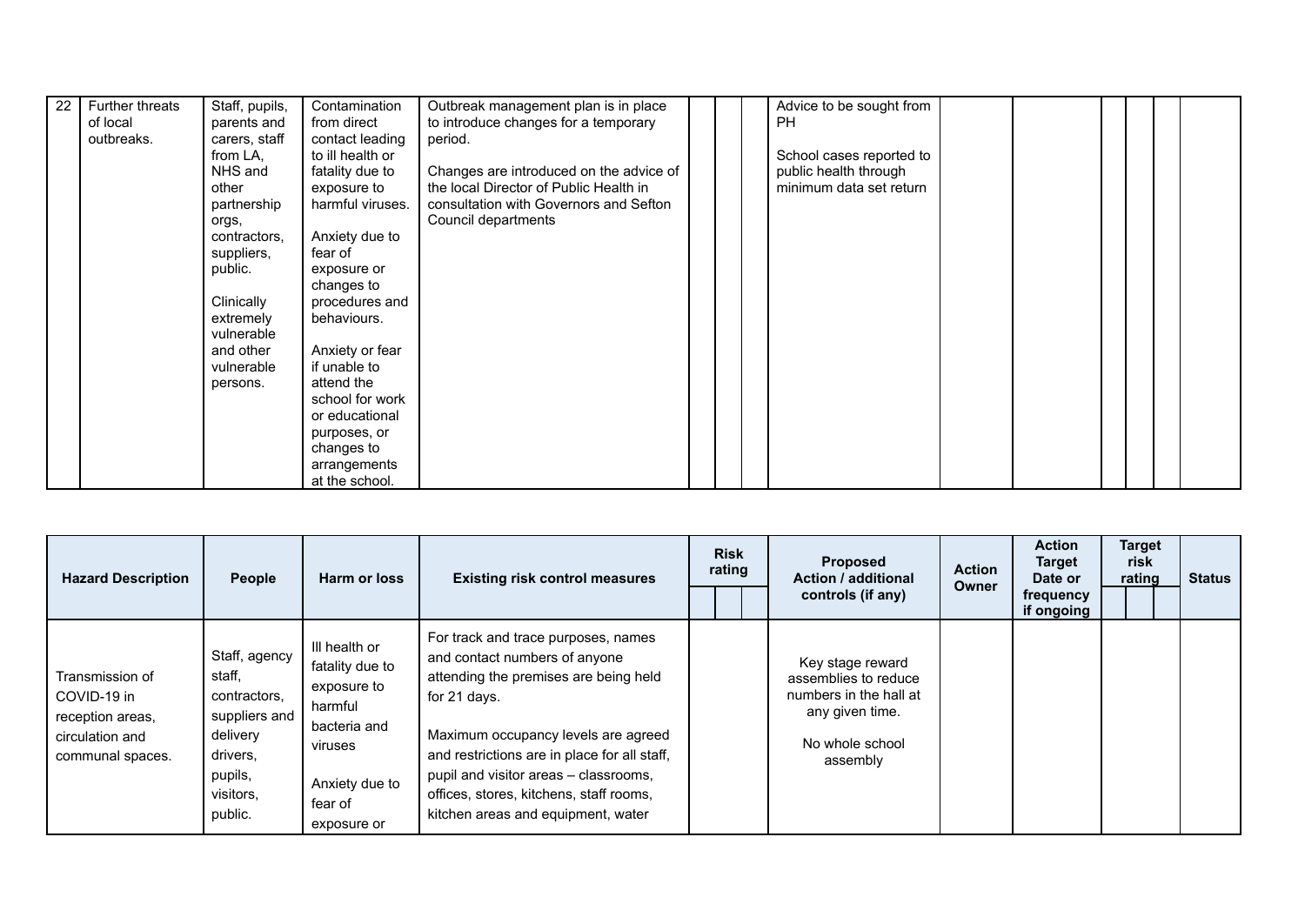|                                  |                 | new procedures<br>and behaviours. | fountains and shared equipment such as<br>photocopiers and printers, etc.<br>Staff and pupils are required to queue 2<br>metres apart at toilets, entrance and exit<br>routes.<br>Staff and pupils are not permitted to<br>congregate in communal areas<br>(reception, offices).<br>One way system in place<br>Lunch will be in two sittings. |                                                                           |  |  |
|----------------------------------|-----------------|-----------------------------------|-----------------------------------------------------------------------------------------------------------------------------------------------------------------------------------------------------------------------------------------------------------------------------------------------------------------------------------------------|---------------------------------------------------------------------------|--|--|
|                                  |                 |                                   | Students remain on their bus until they<br>are met by a member of SLT and/or<br>behavioral staff team (8:50). Students<br>who travel independently, with parents or<br>in taxis can enter the building and wait in<br>the hall.                                                                                                               | Students follow one way<br>system to avoid<br>overcrowding.               |  |  |
| Arrival/Departure of<br>students | <b>Students</b> |                                   | Pupils will be directed to safe distance.<br>Pupils will be guided to their school<br>entrance to avoid unnecessary<br>movement around the school.<br>Staggered arrivals agreed with transport                                                                                                                                                | Student staggered<br>arrival from 8 50                                    |  |  |
|                                  |                 |                                   | Transport drivers and escorts will not<br>enter the building.<br>Pupils must sanitize their hands when<br>first arriving in the building                                                                                                                                                                                                      | Students staggered<br>dismissal to avoid<br>congestion starts at<br>3:10. |  |  |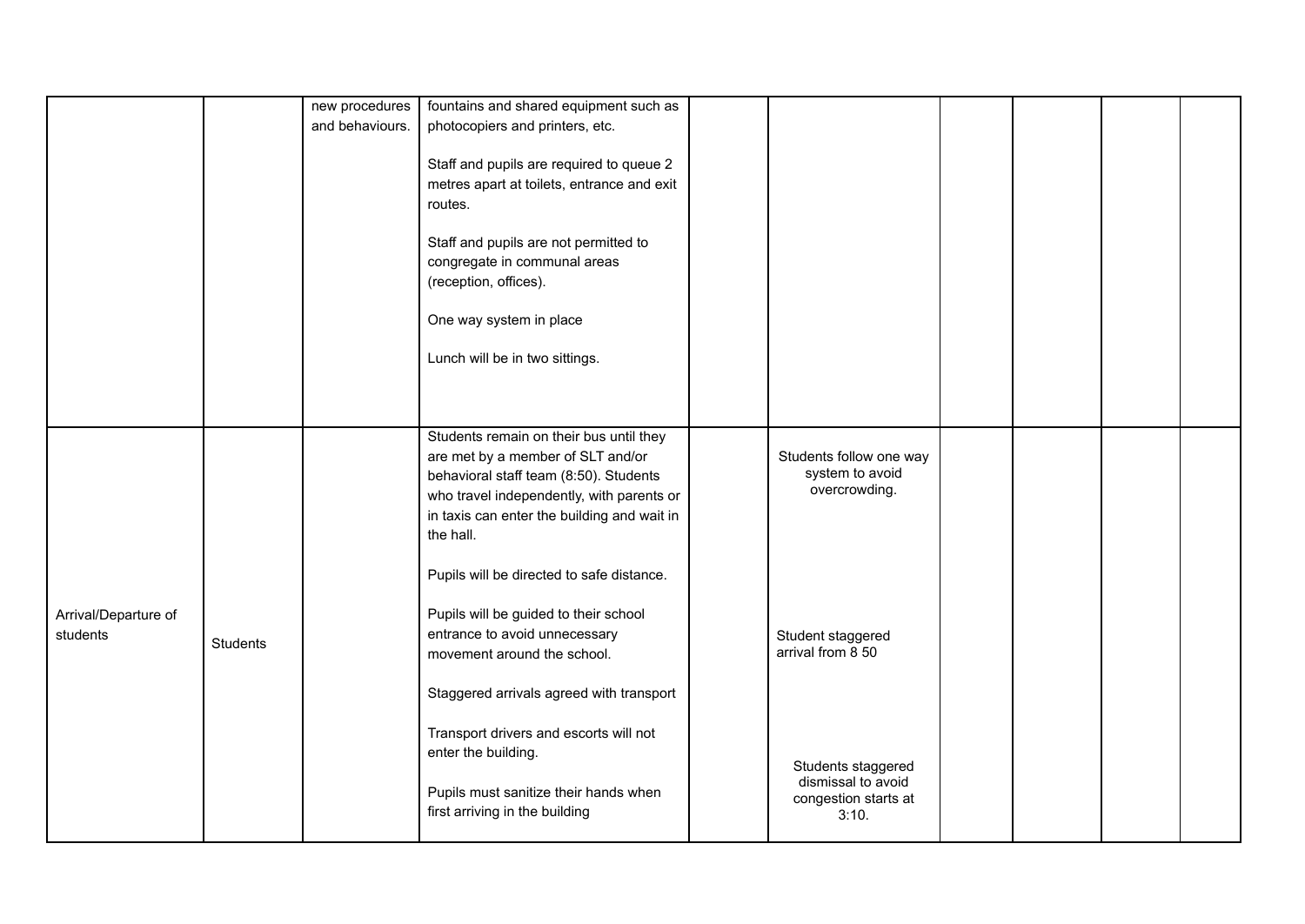|                      |            |                 | Disposable paper towels should be used     |  |  |  |
|----------------------|------------|-----------------|--------------------------------------------|--|--|--|
|                      |            |                 | and placed in a lidded bin.                |  |  |  |
|                      |            |                 |                                            |  |  |  |
|                      |            |                 | Students dismissed from their classes      |  |  |  |
|                      |            |                 | following communication from those         |  |  |  |
|                      |            |                 | supervising the departure usually by       |  |  |  |
|                      |            |                 | email and escorted to their bus, avoiding  |  |  |  |
|                      |            |                 | large gatherings at the school entrance.   |  |  |  |
|                      |            |                 | All PPE must be worn and changed           |  |  |  |
|                      |            |                 | regularly                                  |  |  |  |
|                      |            |                 | Clearly labelled stations                  |  |  |  |
|                      |            |                 | Designated staff for each step, these      |  |  |  |
|                      |            |                 | staff will not cross into another phase of |  |  |  |
|                      |            |                 | the test.                                  |  |  |  |
|                      |            |                 | Screen erected to separate the active      |  |  |  |
|                      |            |                 | testing and the results phase              |  |  |  |
|                      |            |                 | One individual to be tested at a time      |  |  |  |
|                      |            |                 | Staff waiting must be in the garden,       |  |  |  |
|                      |            |                 | socially distanced                         |  |  |  |
|                      |            |                 | The room will be at a minimum of 15        |  |  |  |
|                      |            | Transmission of | degrees for testing to take place but      |  |  |  |
|                      |            | the virus       | tests will be stored at room temperature(  |  |  |  |
| Lateral flow testing | test staff | leading to ill  | between 2 and 30°C).                       |  |  |  |
|                      |            | health or       |                                            |  |  |  |
|                      |            | potential death | Gloves will be used to transfer the test   |  |  |  |
|                      |            |                 | from active testing phase to results       |  |  |  |
|                      |            |                 | phase.                                     |  |  |  |
|                      |            |                 | Samples will be disposed of according to   |  |  |  |
|                      |            |                 | the DfE guidance received through the      |  |  |  |
|                      |            |                 | training.                                  |  |  |  |
|                      |            |                 | Samples will not leave the testing site    |  |  |  |
|                      |            |                 | unless in the yellow bag and being         |  |  |  |
|                      |            |                 | transported to the waste disposal area.    |  |  |  |
|                      |            |                 |                                            |  |  |  |
|                      |            |                 | PPE will be worn.                          |  |  |  |
|                      |            |                 | Sample disposal will happen according      |  |  |  |
|                      |            |                 | to training received from the DfE          |  |  |  |